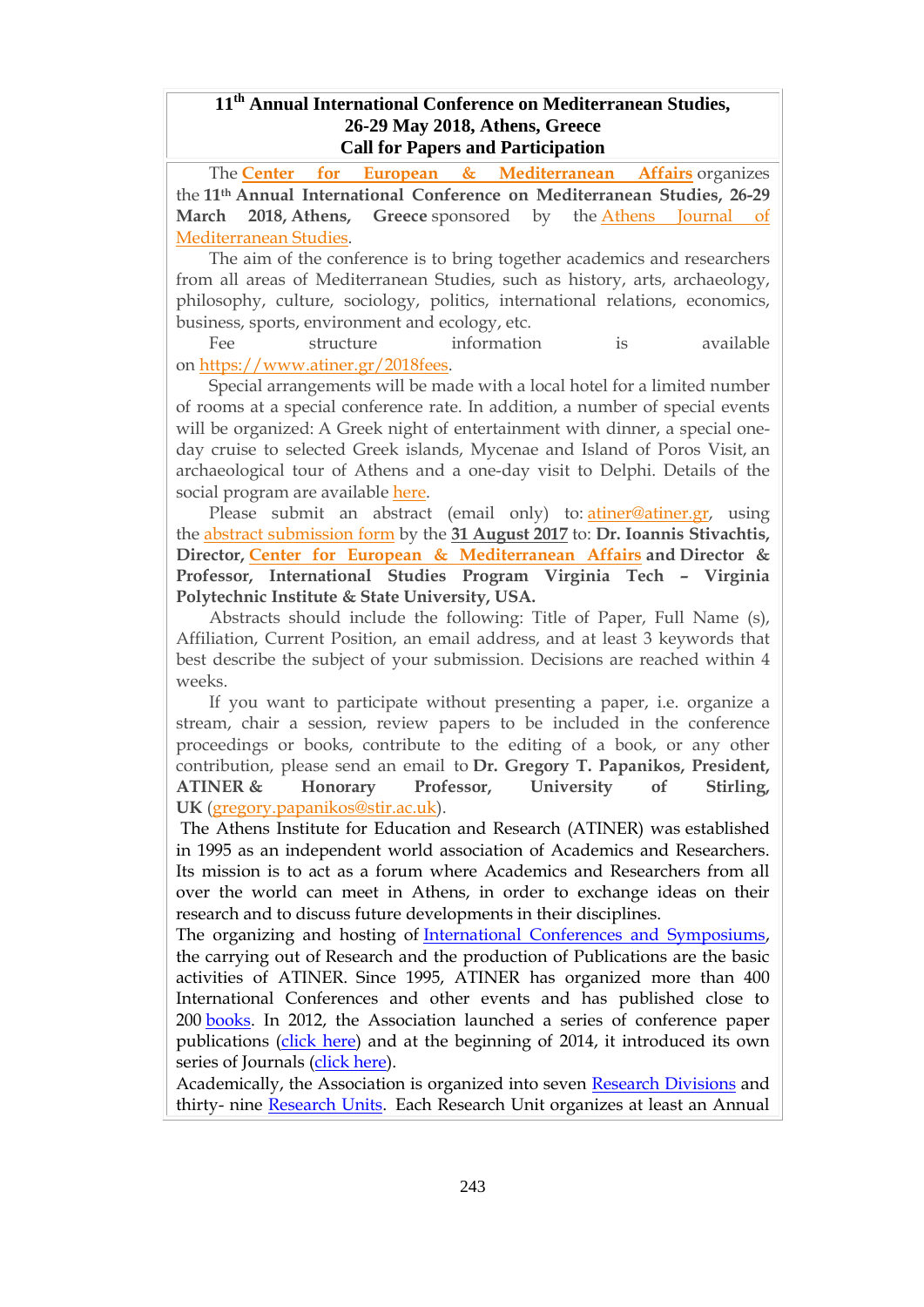International Conference, and may also undertake various small and large research projects.

Academics and Researchers are more than welcome to become members and to contribute to ATINER's objectives. If you would like to become a member, please download the relevant form [\(membership form\)](http://www.atiner.gr/docs/MEMBER_FORM.doc). For more information on how to become a member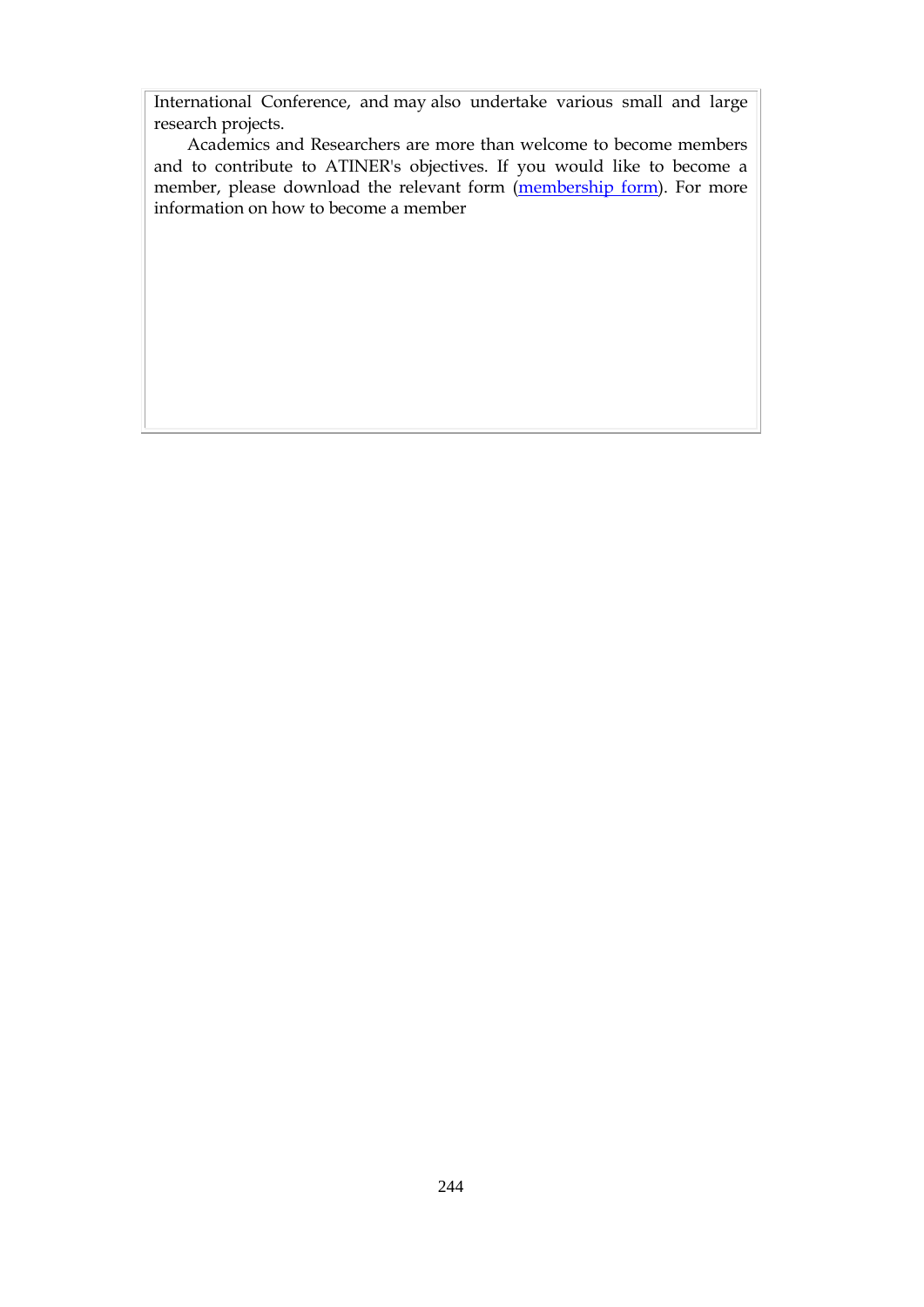# **5 th Annual International Conference on Pharmaceutical Sciences, 7-10 May 2018, Athens, Greece Call for Papers and Participation**

The [Pharmaceutical](http://www.atiner.gr/pharmaceutical-unit) Research Unit of the Athens Institute for Education and Research (ATINER) organizes its**5th Annual International Conference on Pharmaceutical Sciences, 7-10 May 2018, Athens, Greece** sponsored by the Athens [Journal](http://www.athensjournals.gr/ajh) of Health.

The aim of the conference is to bring together academics and researchers from all areas of pharmaceutical sciences and other related fields. Theoretical and empirical research papers will be considered.

Fee structure information is available on [https://www.atiner.gr/](https://www.atiner.gr/%202018fees) [2018fees.](https://www.atiner.gr/%202018fees)

Special arrangements will be made with a local hotel for a limited number of rooms at a special conference rate. In addition, a number of special events will be organized: A Greek night of entertainment with dinner, a special oneday cruise to selected Greek islands, an archaeological tour of Athens and a one-day visit to Delphi. Details of the social program are available [here.](http://www.atiner.gr/social-program)

Please submit an abstract (email only) to: [atiner@atiner.gr,](mailto:atiner@atiner.gr) using the abstract [submission](https://www.atiner.gr/2018/FORM-PHA.doc) form by the **2 October 2017** to: **Dr. Ketan Ruparelia, Head, [Pharmaceutical](http://www.atiner.gr/pharmaceutical-unit) Research Unit, ATINER & Research Fellow and Parttime Lecturer, De Montfort University, U.K.** Abstracts should include the following: Title of Paper, Full Name (s), Affiliation, Current Position, an email address, and at least 3 keywords that best describe the subject of your submission. Decisions are reached within 4 weeks.

If you want to participate without presenting a paper, i.e. organize a stream, chair a session, review papers to be included in the conference proceedings or books, contribute to the editing of a book, or any other contribution, please send an email to **Dr. Gregory T. Papanikos, President, ATINER & Honorary Professor, University of Stirling, UK** [\(gregory.papanikos@stir.ac.uk\)](mailto:gregory.papanikos@stir.ac.uk).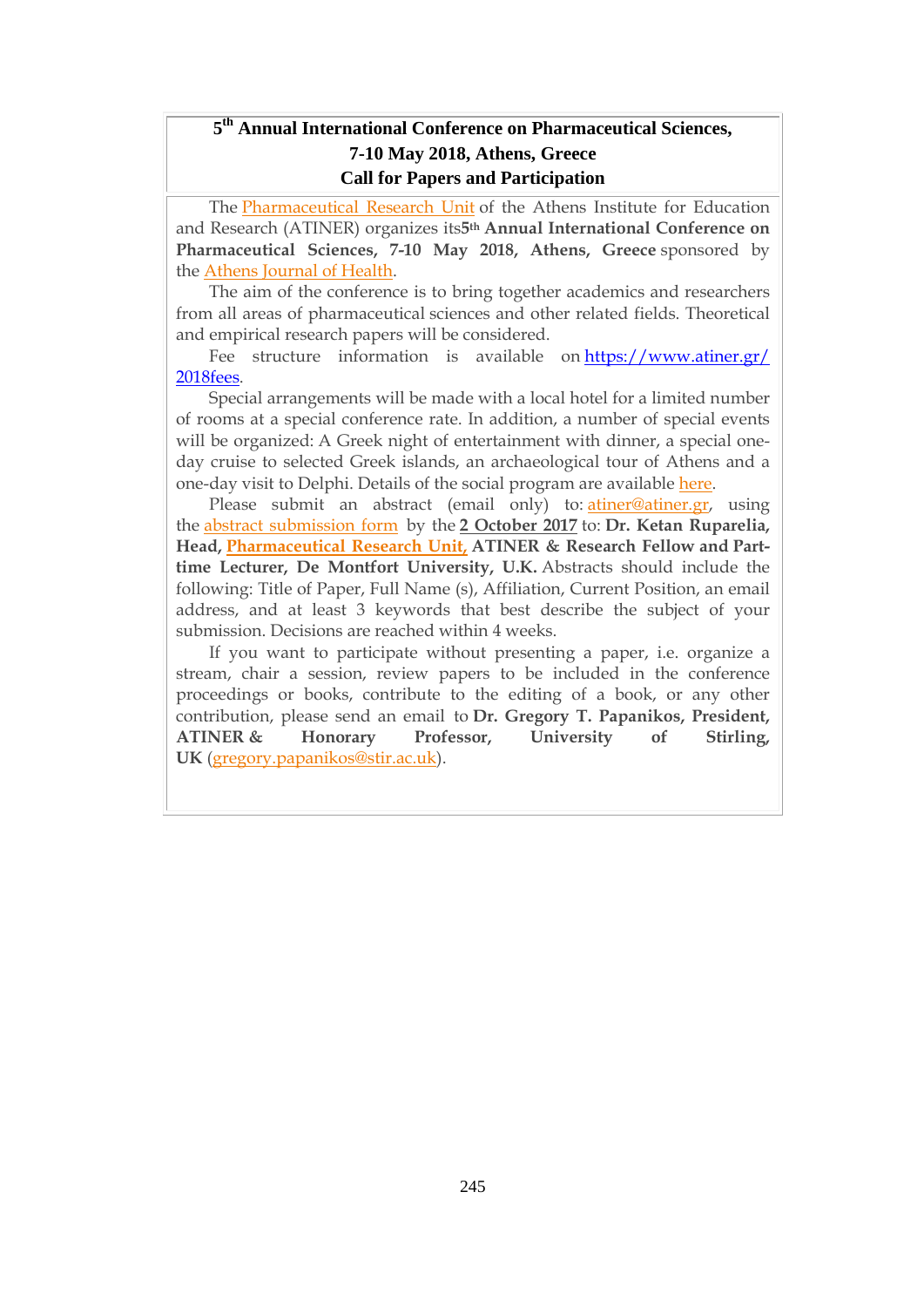## **13th Annual International Symposium on Environment, 28-31 May 2018, Athens, Greece Call for Papers and Participation**

The [Environment](http://www.atiner.gr/environment-unit) Research Unit of Athens Institute for Education and Research (ATINER) is organising its **13thAnnual International Symposium on Environment, 28-31 May 2018, Athens, Greece** sponsored by the [Athens](http://www.athensjournals.gr/ajs) Journal of [Sciences.](http://www.athensjournals.gr/ajs)

The aim of the conference is to bring together scholars and students of environment from all disciplines such as engineering, biology, chemistry, geology, economics, geography, history, political science, communications, environmental health, environmental law & justice, government policy, etc.

Fee structure information is available on [https://www.atiner.gr/](https://www.atiner.gr/%202018fees) [2018fees.](https://www.atiner.gr/%202018fees)

Special arrangements will be made with a local hotel for a limited number of rooms at a special conference rate. In addition, a number of special events will be organized: A Greek night of entertainment with dinner, a special oneday cruise to selected Greek islands, an archaeological tour of Athens and a one-day visit to Delphi. Details of the social program are available [here.](http://www.atiner.gr/social-program)

Please submit a 300-word abstract via email only [\(atiner@atiner.gr\)](mailto:atiner@atiner.gr) by **23 October 2017** to: **Dr. Nicolas Abatzoglou, Head, [Environment](http://www.atiner.gr/docs/ENVIRONMENT_UNIT.htm) [Research](http://www.atiner.gr/docs/ENVIRONMENT_UNIT.htm) Unit, ATINER & Professor, Department of Chemical & Biotechnological Engineering, Université de Sherbrooke, Canada, Chair Pfizer, PAT in Pharmaceutical Engineering, Director GREEN-TPV and GRTP-C & P**. Abstracts should include: Title of Paper, Family Name (s), First Name (s), Institutional Affiliation, Current Position, an email address and at least 3 keywords that best describe the subject of the submission. Please use the abstract [submitting](https://www.atiner.gr/2018/FORM-ENV.doc) form. Decisions are reached within 4 weeks.

If you want to participate without presenting a paper, i.e. organize a stream, chair a session, review papers to be included in the conference proceedings or books, contribute to the editing of a book, or any other contribution, please send an email to **Dr. Gregory T. Papanikos, President, ATINER & Honorary Professor, University of Stirling, UK** [\(gregory.papanikos@stir.ac.uk\)](mailto:gregory.papanikos@stir.ac.uk).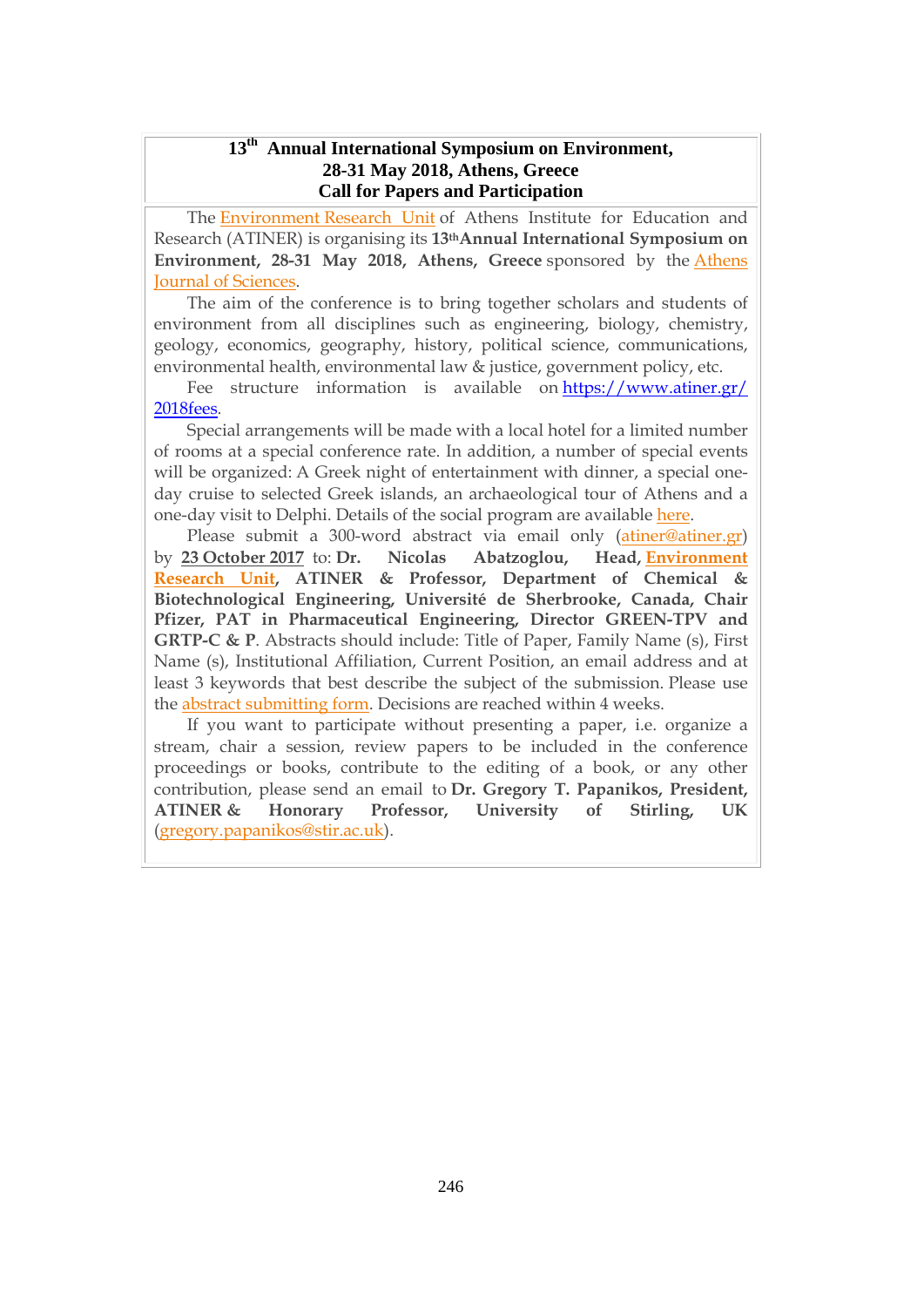## **12 th Annual International Conference on Statistics: Teaching, Theory & Applications, 2-5 July 2018, Athens, Greece Call for Papers and Participation**

The [Mathematics](http://www.atiner.gr/MATHEMATICS-UNIT.htm) & Statistics Unit and **the** [Education](http://comm100edm5.com/Newsletter/Newsletter_Click.aspx?version=4&type=0&EmailId=1383&EmailMessageId=1885&UserOrContactId=6505665&siteId=153935&LinkId=12407) Unit of ATINER, will hold the **12th Annual International Conference on Statistics: Teaching, Theory & Applications, 2-5 July 2018, Athens, Greece** sponsored by the Athens Journal of [Sciences.](http://www.athensjournals.gr/ajs)

The conference is soliciting papers (in English only) from all areas of statistics, teaching statistics, theory, applications and other related areas. You may participate as stream leader, presenter of one paper, chair a session or observer.

Fee structure information is available on [www.atiner.gr/fees.](http://atiner.gr/2018fees)

Special arrangements will be made with a local hotel for a limited number of rooms at a special conference rate. In addition, a number of special events will be organized: A pragmatic symposium (as organized in Ancient Athens but fine tuned to synchronous ethics), a special one-day educational island tour, a Mycanae and island of Poros visit, an Athens educational walking tour, an one-day visit to Delphi and an ancient Corinth and Cape Sounion visit. Details of the social program are available [here.](http://www.atiner.gr/social-program)

Please submit an [abstract](https://www.atiner.gr/2018/FORM-STA.doc) (email only) to: *atiner@atiner.gr*, using the *abstract* [submission](https://www.atiner.gr/2018/FORM-STA.doc) form by the **27 November 2017** to: **Dr. Timothy M. Young, Director, Center for Business & [Manufacturing](https://www.atiner.gr/cbme) Excellence (CBME) & Professor and Graduate Director, Center for Renewable Carbon, The University of Tennessee, USA.** Please include: Title of Paper, Full Name (s), Current Position, Institutional Affiliation, an email address and at least 3 keywords that best describe the subject of your submission. Decisions are reached within 4 weeks.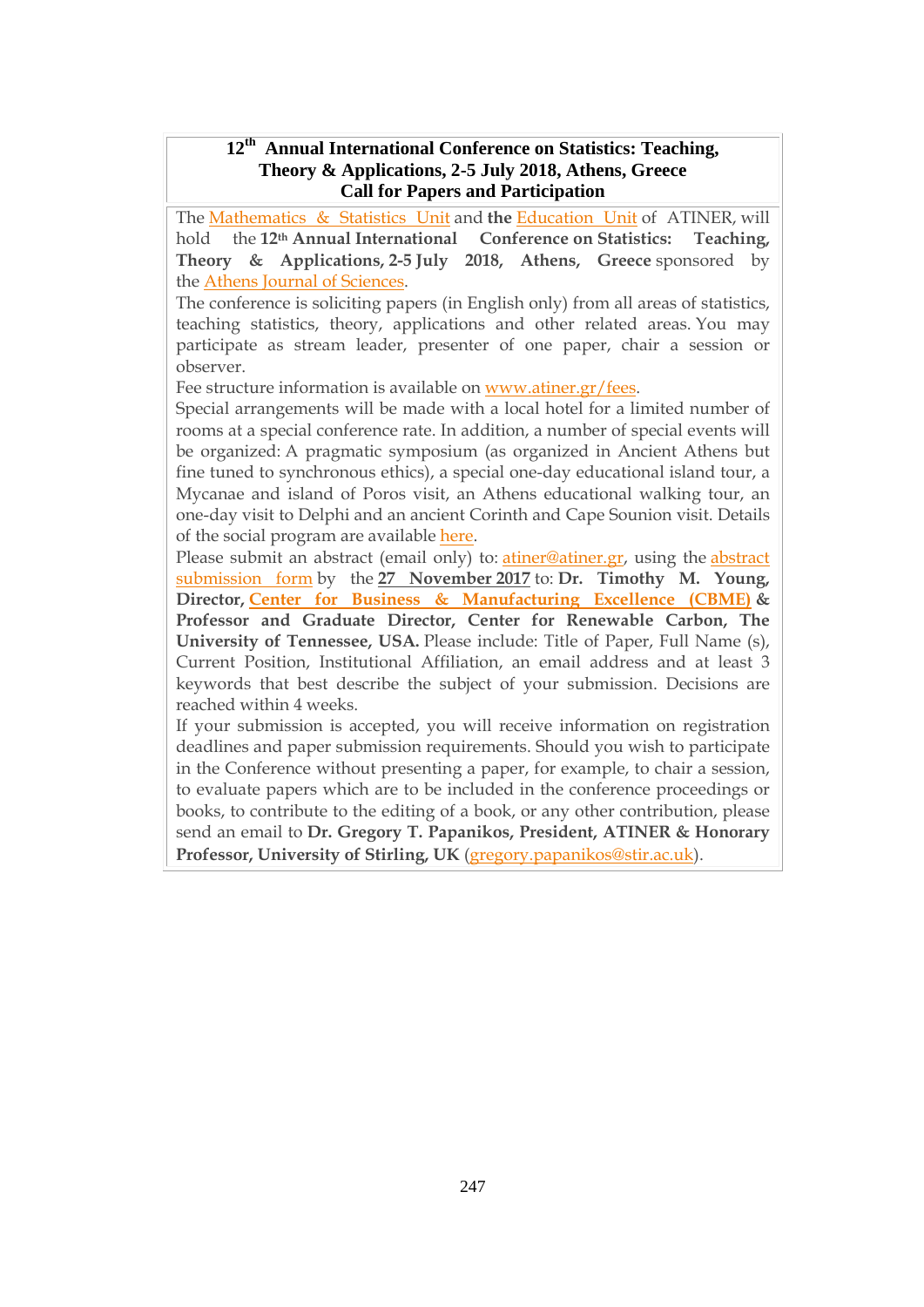## **12 th Annual International Conference on Mathematics: Teaching, Theory & Applications, 2-5 July 2018, Athens, Greece Call for Papers and Participation**

The [Mathematics](http://www.atiner.gr/MATHEMATICS-UNIT.htm) & Statistics Unit and **the** [Education](http://comm100edm5.com/Newsletter/Newsletter_Click.aspx?version=4&type=0&EmailId=1383&EmailMessageId=1885&UserOrContactId=6505665&siteId=153935&LinkId=12407) Unit of ATINER, will hold the **12th Annual International Conference on Mathematics: Teaching, Theory & Applications, 2-5 July 2018, Athens, Greece** sponsored by the Athens Journal of [Sciences.](http://www.athensjournals.gr/ajs)

The conference is soliciting papers (in English only) from all areas of mathematics, teaching mathematics, theory, applications and other related areas. You may participate as panel organizer, presenter of one paper, chair a session or observer.

Fee structure information is available on [www.atiner.gr/fees.](http://atiner.gr/2018fees)

Special arrangements will be made with a local hotel for a limited number of rooms at a special conference rate. In addition, a number of special events will be organized: A pragmatic symposium (as organized in Ancient Athens but fine tuned to synchronous ethics), a special one-day educational island tour, a Mycanae and island of Poros visit, an Athens educational walking tour, an one-day visit to Delphi and an ancient Corinth and Cape Sounion visit. Details of the social program are available [here.](http://www.atiner.gr/social-program)

Please submit an abstract (email only) to: [atiner@atiner.gr,](mailto:atiner@atiner.gr) using the [abstract](http://www.atiner.gr/2018/FORM-EMS.doc) [submission](http://www.atiner.gr/2018/FORM-EMS.doc) form by the **27 November 2017** to: **Dr. Codruta Simona Stoica, Head, [Mathematics](http://www.atiner.gr/MATHEMATICS-UNIT.htm) & Statistics Unit, ATINER & Associate Professor, Aurel Vlaicu University of Arad, Romania**. Please include: Title of Paper, Full Name (s), Current Position, Institutional Affiliation, an email address and at least 3 keywords that best describe the subject of your submission. Decisions are reached within 4 weeks.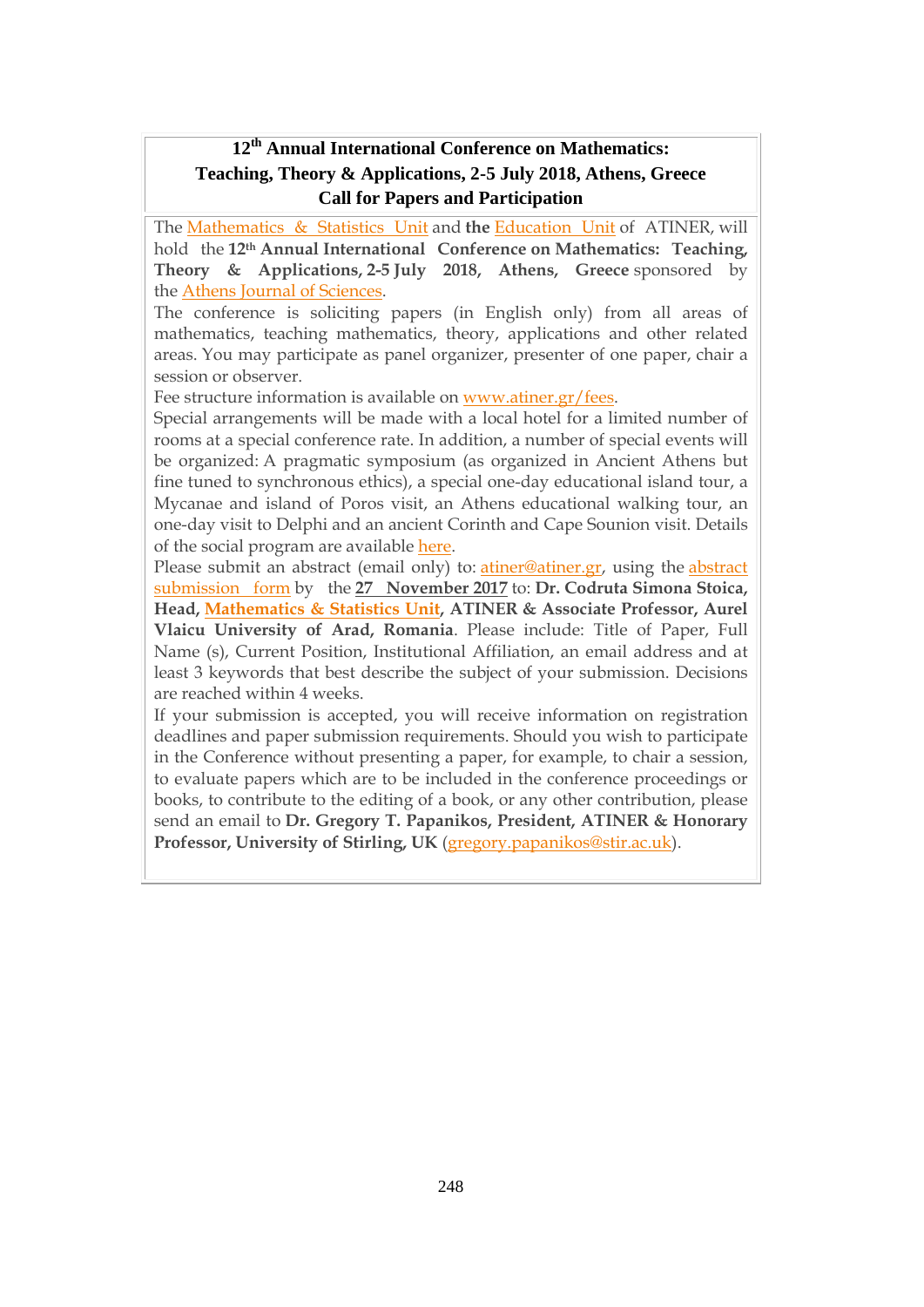## **5 th Annual International Conference on Demography and Population Studies, 18-21 June 2018, Athens, Greece Call for Papers and Participation**

The [Anthropology](http://www.atiner.gr/anthropology-unit) & Demography Unit of the Athens Institute for Education and Research (ATINER) will hold its **5th Annual International Conference on Demography and Population Studies, 18-21 June 2018, Athens, Greece** sponsored by the Athens Journal of Social [Sciences.](http://www.athensjournals.gr/ajss)

The aim of the conference is to bring together academics and researchers from all areas of Demography and Population and other related disciplines. You may participate as stream leader, presenter of one paper, chair of a session or observer.

Fee structure information is available on [www.atiner.gr/2018fees.](https://www.atiner.gr/2018fees)

Special arrangements will be made with a local hotel for a limited number of rooms at a special conference rate. In addition, a number of special events will be organized: A pragmatic symposium (as organized in Ancient Athens but fine tuned to synchronous ethics), a special one-day educational island tour, a Mycanae and island of Poros visit, an Athens educational walking tour, an one-day visit to Delphi and an ancient Corinth and Cape Sounion visit. Details of the social program are available [here.](http://www.atiner.gr/social-program)

Please submit an abstract (email only) to: [atiner@atiner.gr,](mailto:atiner@atiner.gr) using the [abstract](https://www.atiner.gr/2018/FORM-DEM.doc) [submission](https://www.atiner.gr/2018/FORM-DEM.doc) form by the **13 November 2017** to: **Dr. Barbara Zagaglia, Academic Member, ATINER & Assistant Professor, Polytechnic University of Marche, Italy.** Please include: Title of Paper, Full Name (s), Current Position, Institutional Affiliation, an email address and at least 3 keywords that best describe the subject of your submission. **Decisions will be reached within four weeks of your submission.**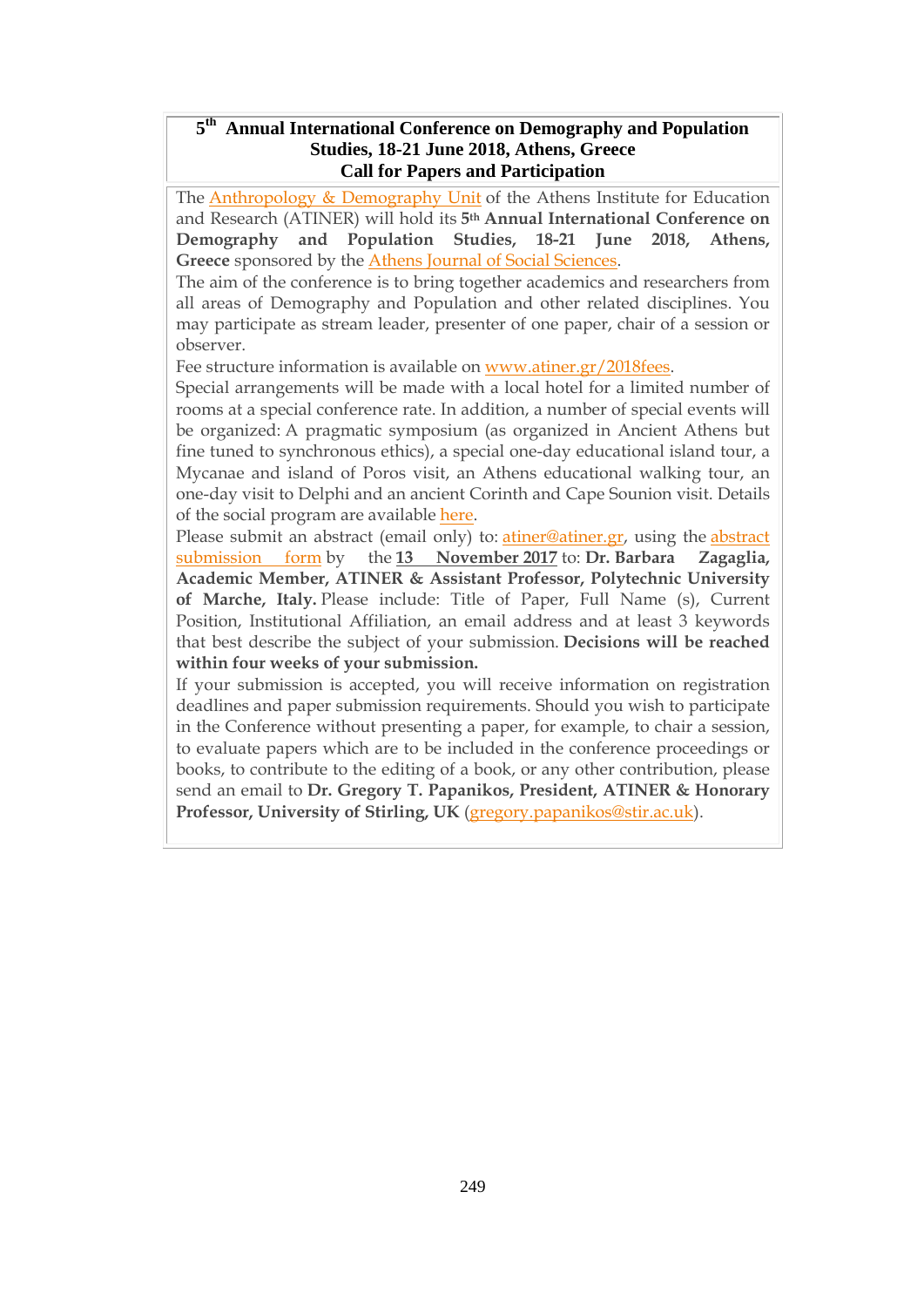## **6 th Annual International Conference on Ecology, Ecosystems and Climate Change, 16-19 July, 2018, Athens, Greece Call for Papers and Participation**

The **Center for [Environmental](https://www.atiner.gr/cepce) Pollution, Climate & Ecology (CEPCE)**, will hold the **6th Annual International Conference on Ecology, Ecosystems and Climate Change, 16-19 July 2018, Athens, Greece** sponsored by the [Athens](http://www.athensjournals.gr/ajs) Journal of [Sciences.](http://www.athensjournals.gr/ajs)

The aim of the conference is to bring together academics and researchers from all scientific subject areas who have done work on ecology, ecosystems, climate change and other related subjects. You may participate as stream leader, presenter of one paper, chair a session or observer.

Fee structure information is available on [www.atiner.gr/2018fees.](https://www.atiner.gr/2018fees)

Special arrangements will be made with a local hotel for a limited number of rooms at a special conference rate. In addition, a number of special events will be organized: A pragmatic symposium (as organized in Ancient Athens but fine tuned to synchronous ethics), a special one-day educational island tour, a Mycanae and island of Poros visit, an Athens educational walking tour, an one-day visit to Delphi and an ancient Corinth and Cape Sounion visit. Details of the social program are available [here.](http://www.atiner.gr/social-program)

Please submit an abstract (email only) to: [atiner@atiner.gr,](mailto:atiner@atiner.gr) using the [abstract](https://www.atiner.gr/2018/FORM-ECL.doc) [submission](https://www.atiner.gr/2018/FORM-ECL.doc) form by the **11 December 2017** to: **Dr. Saif Uddin, Director, Center for [Environmental](https://www.atiner.gr/cepce) Pollution, Climate & Ecology [\(CEPCE\)](https://www.atiner.gr/cepce) & Senior Research Scientist, Kuwait Institute for Scientific Research, Kuwait or Dr. Anthony Koutoulis, Director, [Natural](https://www.atiner.gr/srd) & Formal Sciences [Division](https://www.atiner.gr/srd) and Professor & Head of School of Biological Sciences, University of Tasmania, Australia**. Please include: Title of Paper, Full Name (s), Current Position, Institutional Affiliation, an email address and at least 3 keywords that best describe the subject of your submission. Decisions are reached within 4 weeks.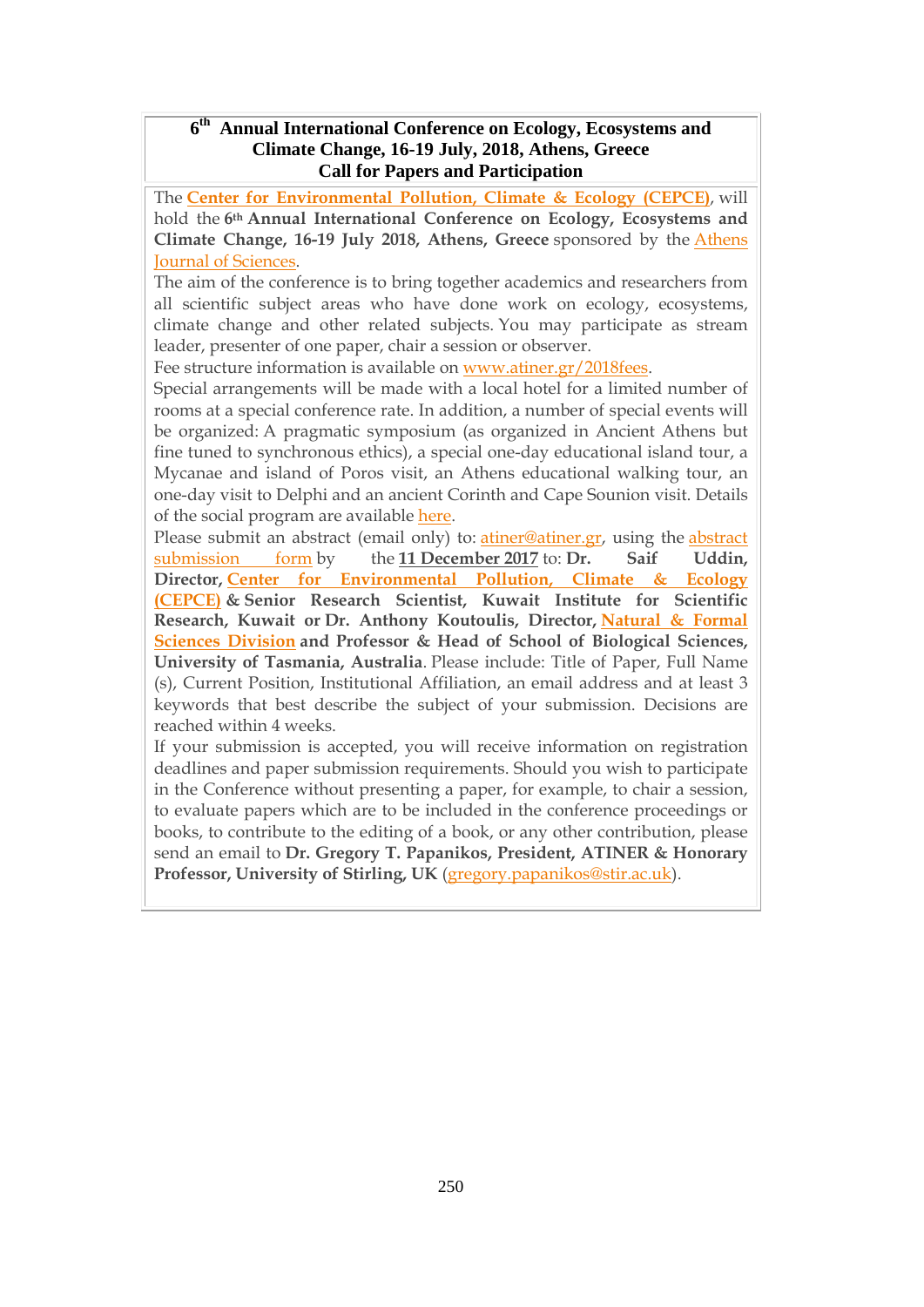## **11 th Annual International Symposium on Agricultural Research, 16-19 July 2018, Athens, Greece Call for Papers and Participation**

The [Agriculture](http://www.atiner.gr/AGRICULTURE-UNIT) Unit of ATINER, will hold its **11th Annual International Symposium on Agricultural Research, 16-19 July 2018, Athens,** Greece sponsored by the Athens Journal of [Sciences.](http://www.athensjournals.gr/ajs)

The aim of the conference is to bring together academics and researchers of all related disciplines. Areas of interest include (**but are not confined to**): Botany, Ecology and Nature Conservation, Waste Management, Rural Development, Biomass, Biotechnology, Animal Behavior, Geochemistry, Computers in Agriculture, Food and Nutrition, Plant and Tree Studies, Sea Studies, Marine, Agriculture Engineering, Crop Studies, Agronomy, Soil, Mycology, Fish, Forest, Genetics, Agribusiness, Hydrology, Land Use and Policy, Pesticides, Plant Pathology, Veterinary Sciences.

You may participate as stream organizer, presenter of one paper, chair a session or observer.

Fee structure information is available on [www.atiner.gr/fees.](https://www.atiner.gr/2018fees)

Special arrangements will be made with a local hotel for a limited number of rooms at a special conference rate. In addition, a number of special events will be organized: A pragmatic symposium (as organized in Ancient Athens but fine tuned to synchronous ethics), a special one-day educational island tour, a Mycanae and island of Poros visit, an Athens educational walking tour, an one-day visit to Delphi and an ancient Corinth and Cape Sounion visit. Details of the social program are available [here.](http://www.atiner.gr/social-program)

Please submit an abstract (email only) to: [atiner@atiner.gr,](mailto:atiner@atiner.gr) using the [abstract](https://www.atiner.gr/2018/FORM-AGR.doc) [submission](https://www.atiner.gr/2018/FORM-AGR.doc) form by the **11 December 2017** to: **Dr. Sinan Ogun, Academic Member, ATINER & Head, RR Research & Development Ltd., Turkey or Dr. Anthony Koutoulis, Director, Natural & Formal [Sciences](https://www.atiner.gr/srd) [Division](https://www.atiner.gr/srd) and Professor & Head of School of Biological Sciences, University of Tasmania, Australia**.

Please include: Title of Paper, Full Name (s), Current Position, Institutional Affiliation, an email address and at least 3 keywords that best describe the subject of your submission. Decisions are reached within 4 weeks.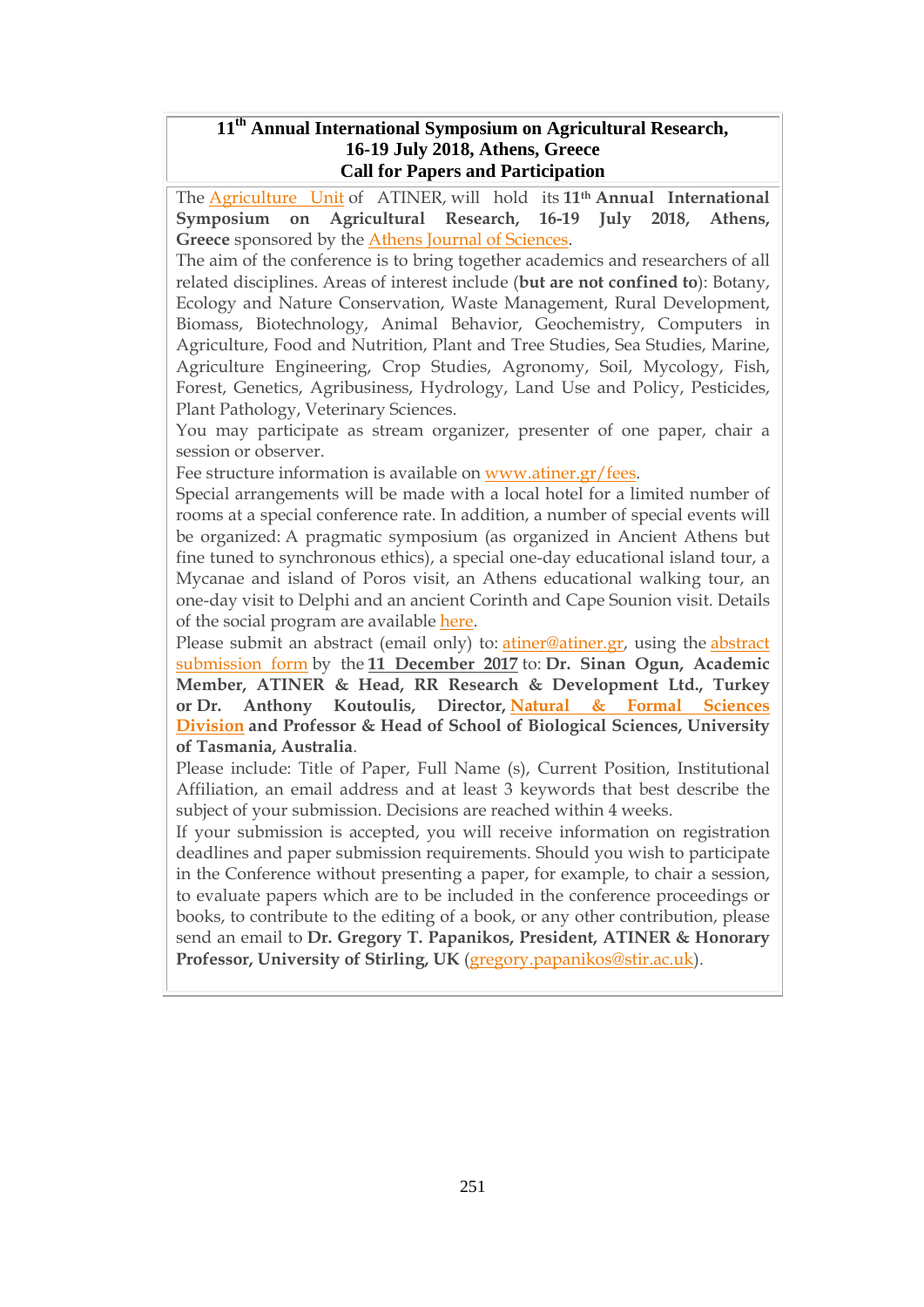## **6 th Annual International Forum on Water, 16-19 July 2018, Athens, Greece Call for Papers and Participation**

The **Center for [Environmental](https://www.atiner.gr/cepce) Pollution, Climate & Ecology (CEPCE)**, will hold the **6th Annual International Forum on Water, 16-19 July 2018, Athens, Greece** sponsored by the Athens Journal of [Sciences.](http://www.athensjournals.gr/ajs)

The aim of the forum is bring together academics and researchers from all scientific subject areas who have done work on **Water** such as Biology, Life Sciences, and Environmental Science; Business, Management, Administration, Finance, and Economics; Chemistry, Physics and Materials Science; Engineering and Medicine; Social Sciences, Arts, and Humanities. You may participate as stream leader, presenter of one paper, chair a session or observer.

Fee structure information is available on [www.atiner.gr/2018fees.](https://www.atiner.gr/2018fees)

Special arrangements will be made with a local hotel for a limited number of rooms at a special conference rate. In addition, a number of special events will be organized: A pragmatic symposium (as organized in Ancient Athens but fine tuned to synchronous ethics), a special one-day educational island tour, a Mycanae and island of Poros visit, an Athens educational walking tour, an one-day visit to Delphi and an ancient Corinth and Cape Sounion visit. Details of the social program are available [here.](http://www.atiner.gr/social-program)

Please submit an abstract (email only) to: [atiner@atiner.gr,](mailto:atiner@atiner.gr) using the [abstract](https://www.atiner.gr/2018/FORM-WAT.doc) [submission](https://www.atiner.gr/2018/FORM-WAT.doc) form by the **11 December 2017** to: **Dr. Saif Uddin, Director, Center for [Environmental](https://www.atiner.gr/cepce) Pollution, Climate & Ecology (CEPCE) & Senior Research Scientist, Kuwait Institute for Scientific Research, Kuwait or Dr. Anthony Koutoulis, Director, Natural & Formal Sciences [Division](https://www.atiner.gr/srd) and Professor & Head of School of Biological Sciences, University of Tasmania, Australia**. Please include: Title of Paper, Full Name (s), Current Position, Institutional Affiliation, an email address and at least 3 keywords that best describe the subject of your submission. Decisions are reached within 4 weeks. If your submission is accepted, you will receive information on registration deadlines and paper submission requirements. Should you wish to participate in the Conference without presenting a paper, for example, to chair a session, to evaluate papers which are to be included in the conference proceedings or books, to contribute to the editing of a book, or any other contribution, please send an email to **Dr. Gregory T. Papanikos, President, ATINER & Honorary Professor, University of Stirling, UK** [\(gregory.papanikos@stir.ac.uk\)](mailto:gregory.papanikos@stir.ac.uk).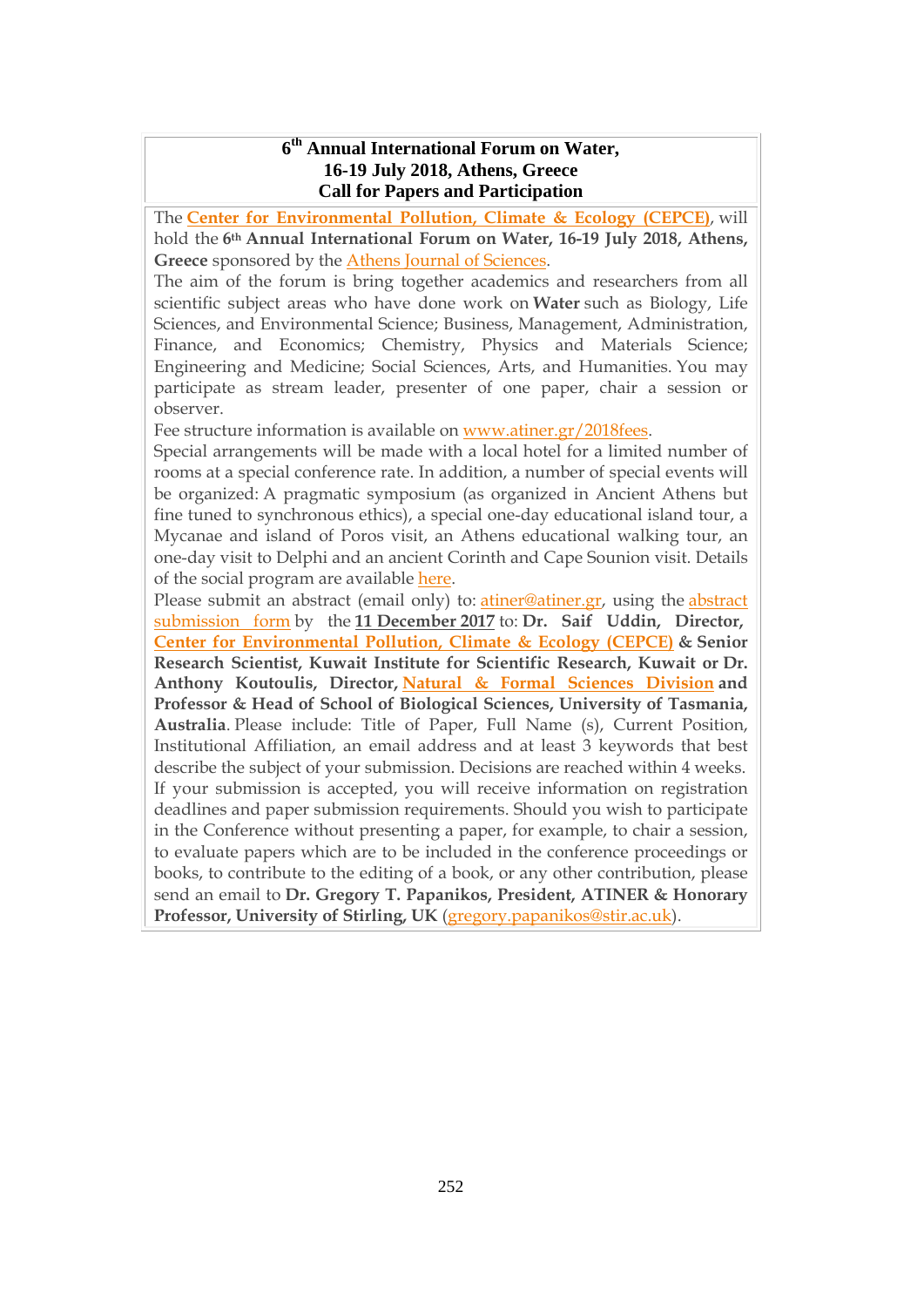#### **6 th Annual International Conference on Physics, 23-26 July 2018, Athens, Greece Call for Papers and Participation**

The [Physics](http://www.atiner.gr/PHYSICS-UNIT) Unit of the Athens Institute for Education and Research (ATINER), will hold its **6th Annual International Conference on Physics, 23-26 July 2018, Athens, Greece** sponsored by the Athens [Journal](http://www.athensjournals.gr/ajs) of [Sciences.](http://www.athensjournals.gr/ajs)

The aim of the conference is to bring together academics and researchers of all areas of physics and other related disciplines.You may participate as stream organizer, presenter of one paper, chair a session or observer.

Fee structure information is available on [www.atiner.gr/fees.](https://www.atiner.gr/2018fees)

Special arrangements will be made with a local hotel for a limited number of rooms at a special conference rate. In addition, a number of special events will be organized: A pragmatic symposium (as organized in Ancient Athens but fine tuned to synchronous ethics), a special one-day educational island tour, a Mycanae and island of Poros visit, an Athens educational walking tour, an one-day visit to Delphi and an ancient Corinth and Cape Sounion visit. Details of the social program are available [here.](http://www.atiner.gr/social-program)

Please submit an abstract (email only) to: [atiner@atiner.gr,](mailto:atiner@atiner.gr) using the [abstract](https://www.atiner.gr/2018/FORM-PHY.doc) [submission](https://www.atiner.gr/2018/FORM-PHY.doc) form by the **18 December 2017** to: **Dr. Ethel Petrou, Academic Member, ATINER & Professor and Chair, Department of Physics, Erie Community College-South, State University of New York, USA** or **Dr. Bala Maheswaran, Head, Electrical [Engineering](https://www.atiner.gr/ELECTRICAL-UNIT) Unit, ATINER & Professor, Northeastern University, USA**. Please include: Title of Paper, Full Name (s), Current Position, Institutional Affiliation, an email address and at least 3 keywords that best describe the subject of your submission. Decisions are reached within 4 weeks.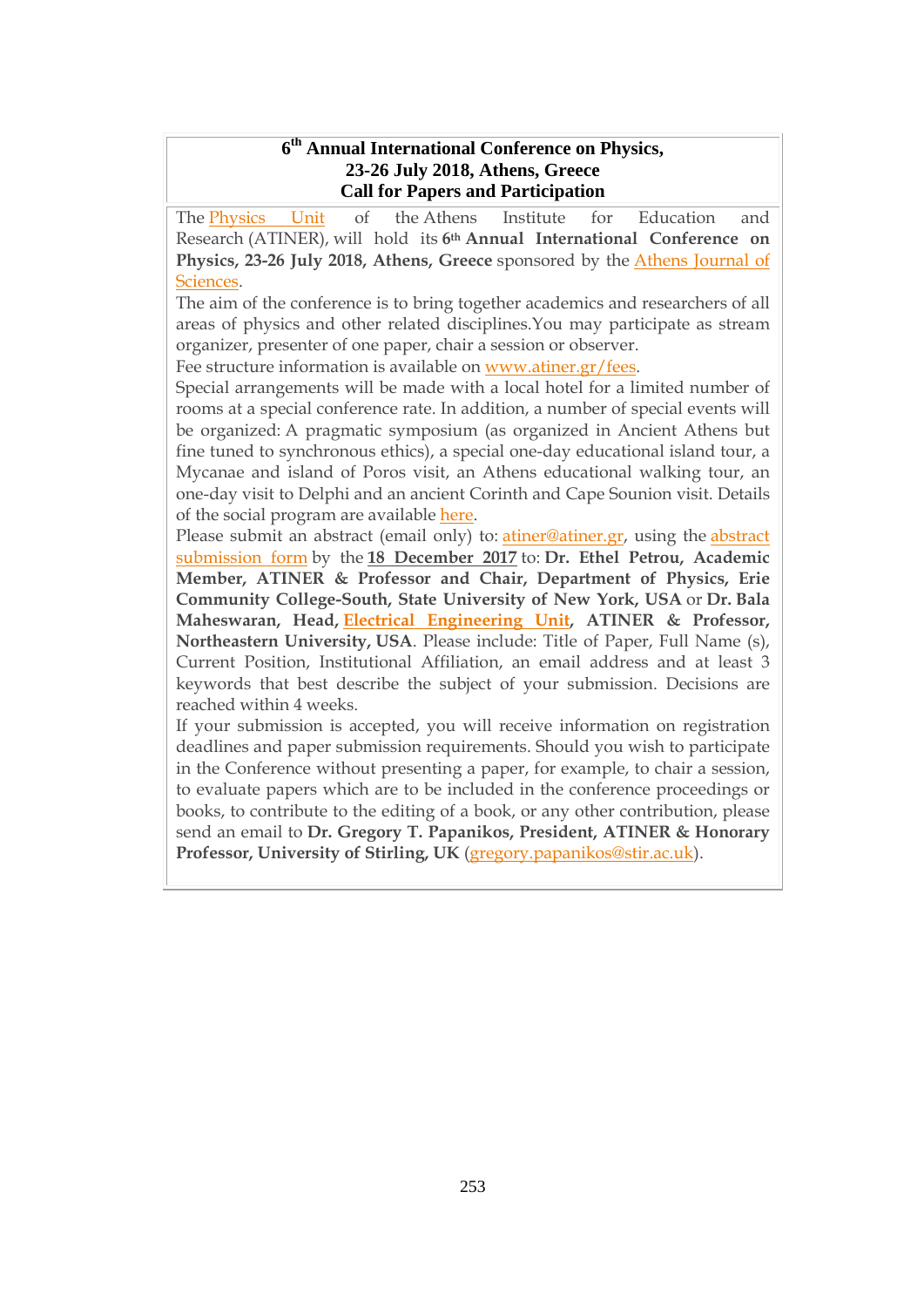#### **6 th Annual International Conference on Chemistry, 23-26 July 2018, Athens, Greece Call for Papers and Participation**

The [Chemistry](http://www.atiner.gr/CHEMISTRY-UNIT.htm) Unit of the Athens Institute for Education and Research (ATINER), will hold its **6t<sup>h</sup> Annual International Conference on Chemistry, 23-26 July 2018, Athens, Greece** sponsored by the Athens [Journal](http://www.athensjournals.gr/ajs) of [Sciences.](http://www.athensjournals.gr/ajs)

The aim of the conference is to bring together academics and researchers of all areas of chemistry and other related disciplines. You may participate as stream organizer, presenter of one paper, chair a session or observer.

Fee structure information is available on [www.atiner.gr/fees.](https://www.atiner.gr/2018fees)

Special arrangements will be made with a local hotel for a limited number of rooms at a special conference rate. In addition, a number of special events will be organized: A pragmatic symposium (as organized in Ancient Athens but fine tuned to synchronous ethics), a special one-day educational island tour, a Mycanae and island of Poros visit, an Athens educational walking tour, an one-day visit to Delphi and an ancient Corinth and Cape Sounion visit. Details of the social program are available [here.](http://www.atiner.gr/social-program)

Please submit an [abstract](https://www.atiner.gr/2018/FORM-CHE.doc) (email only) to: *atiner@atiner.gr*, using the *abstract* [submission](https://www.atiner.gr/2018/FORM-CHE.doc) form by the **18 December 2017** to: **Dr. Ellene Tratras Contis, Head, [Chemistry](http://www.atiner.gr/CHEMISTRY-UNIT.htm) Unit, ATINER & Professor of Chemistry, Eastern Michigan University, USA**. Please include: Title of Paper, Full Name (s), Current Position, Institutional Affiliation, an email address and at least 3 keywords that best describe the subject of your submission. Decisions are reached within 4 weeks.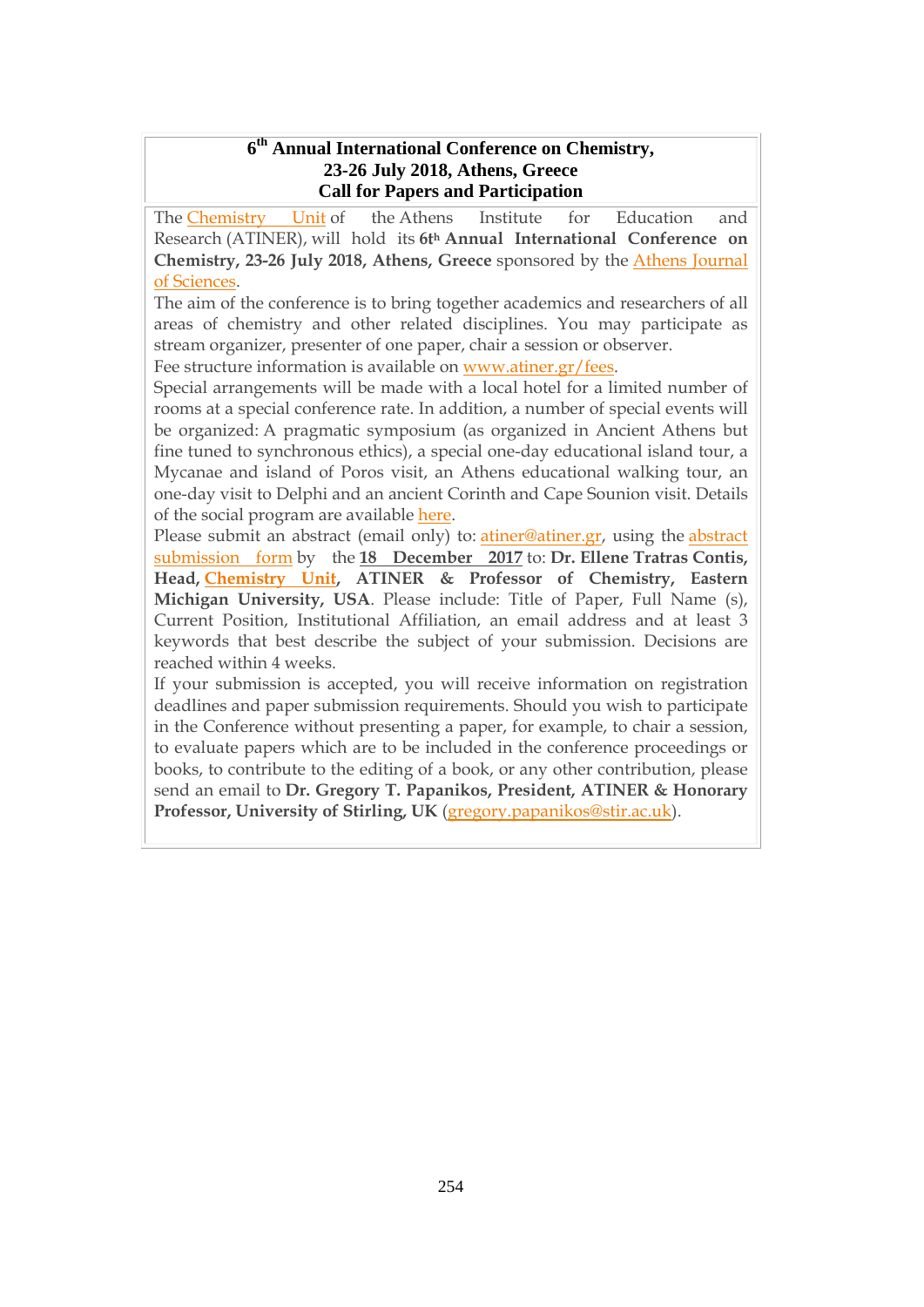## **5 th Annual International Conference on Geology and Earth Science, 4-7 June 2018, Athens, Greece Call for Papers and Participation**

The Natural & Formal Sciences [Division](http://www.atiner.gr/srd) of the Athens Institute for Education and Research (ATINER) organizes its **5th Annual International Conference on Geology and Earth Science, 4-7 June 2018, Athens, Greece, Athens, Greece** sponsored by the Athens Journal of [Sciences.](http://www.athensjournals.gr/ajs)

The aim of the conference is to bring together academics and researchers from all areas of geology, earth science and other related disciplines.

Areas of interest include (but are not limited to):

- o Mineralogy
- o Structural geology
- o Palaeontology
- o Geomorphology
- o Geological engineering
- o Physical geology (Landforms, weathering, erosion, mass wasting, earth quake, the origin of the earth)
- o Oceanic science
- o Atmospheric science
- o Meteorology
- o Climatology

You may participate as a stream leader, paper presenter, session chair or observer.

Fee structure information is available on [https://www.atiner.gr/2018fees.](https://www.atiner.gr/2018fees)

Special arrangements will be made with a local hotel for a limited number of rooms at a special conference rate. In addition, a number of special events will be organized: A pragmatic symposium (as organized in Ancient Athens but fine tuned to synchronous ethics), a special one-day educational island tour, a Mycanae and island of Poros visit, an Athens educational walking tour, an one-day visit to Delphi and an ancient Corinth and Cape Sounion visit. Details of the social program are available [here.](http://www.atiner.gr/social-program)

Please submit an abstract (email only) to: [atiner@atiner.gr,](mailto:atiner@atiner.gr) using the [abstract](https://www.atiner.gr/2018/FORM-GEL.doc) [submission](https://www.atiner.gr/2018/FORM-GEL.doc) form by the **30 October 2017** to: **Dr. Panagiotis Petratos, Vice-President of Information Communications Technology, ATINER, Fellow, Institution of Engineering and Technology & Professor, Department of Computer Information Systems, California State University, Stanislaus, USA** or **Dr. Theodore Trafalis, Director,** Engineering & [Architecture](http://www.atiner.gr/eard) Division**, ATINER & Professor of Industrial and Systems Engineering & Director, Optimization & Intelligent Systems Laboratory, The University of Oklahoma, USA**.

Abstracts should include the following: Title of Paper, Full Name (s), Affiliation, Current Position, an email address, and at least 3 keywords that best describe the subject of your submission. Decisions are reached within 4 weeks.

If you want to participate without presenting a paper, i.e. organize a stream, chair a session, review papers to be included in the conference proceedings or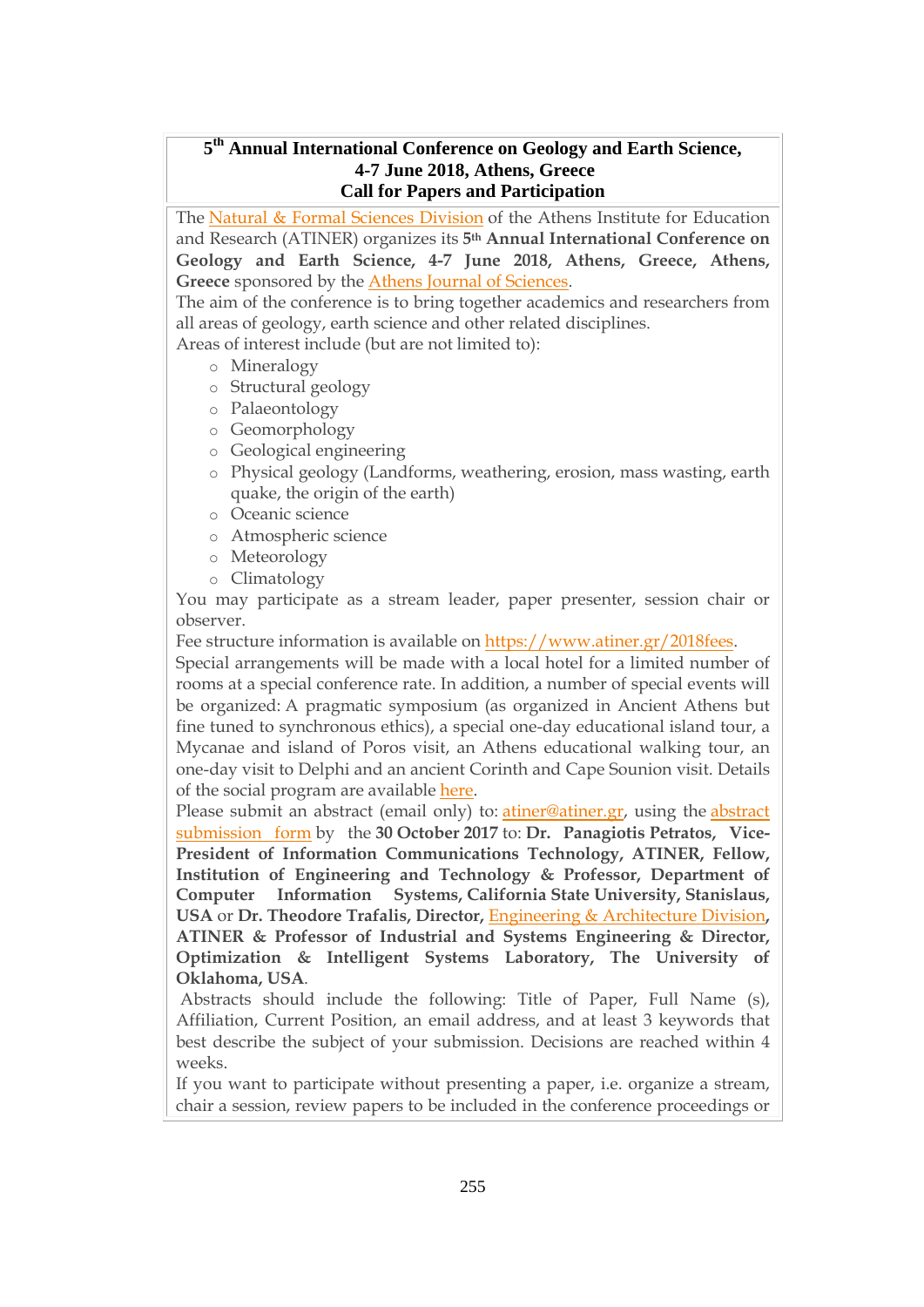books, contribute to the editing of a book, or any other contribution, please send an email to **Dr. Gregory T. Papanikos, President, ATINER & Honorary Professor, University of Stirling, UK** [\(gregory.papanikos@stir.ac.uk\)](mailto:gregory.papanikos@stir.ac.uk).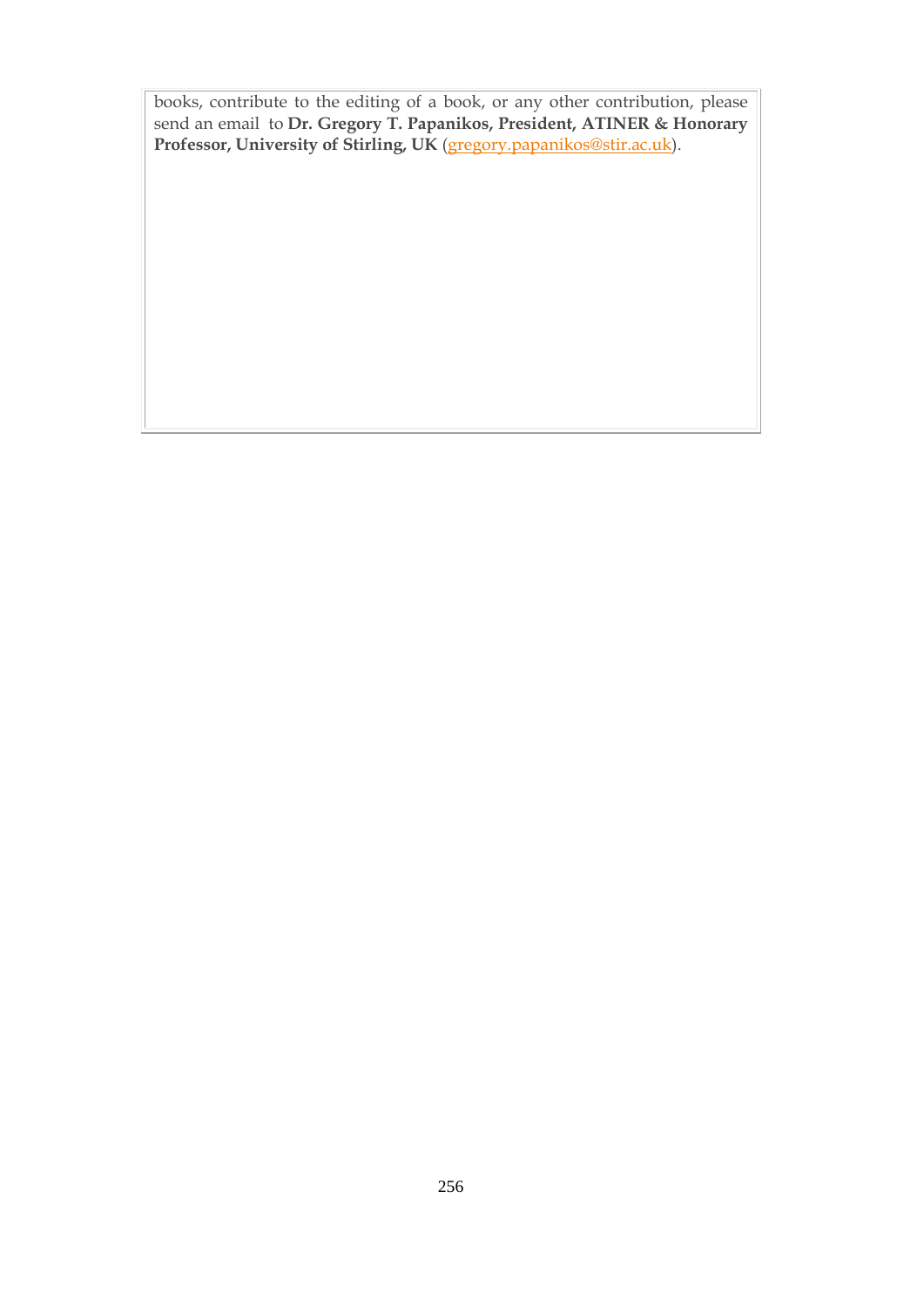## **4 th Annual International Conference on Geography, 4-7 June 2018, Athens, Greece Call for Papers and Participation**

The Athens Institute for Education and Research (ATINER) organizes its **4th Annual International Conference on Geography, 4-7 June 2018, Athens, Greece** sponsored by the Athens Journal of [Sciences](http://www.athensjournals.gr/ajs) and the [Athens](http://www.athensjournals.gr/ajss) Journal of Social [Sciences.](http://www.athensjournals.gr/ajss)

The aim of the conference is to bring together academics and researchers from all areas of physical geography, human geography and other related disciplines.

Areas of interest include (but are not limited to):

- o Bio-geography
- o Cartography
- o Climatology
- o Geographic Information Systems (GIS)
- o Geomorphology
- o Historical geography
- o Pedology
- o Transportation geography
- o Urban geography

You may participate as a stream leader, paper presenter, session chair or observer.

Fee structure information is available on [www.atiner.gr/2018fees.](http://www.atiner.gr/2018fees)

Special arrangements will be made with a local hotel for a limited number of rooms at a special conference rate. In addition, a number of special events will be organized: A pragmatic symposium (as organized in Ancient Athens but fine tuned to synchronous ethics), a special one-day educational island tour, a Mycanae and island of Poros visit, an Athens educational walking tour, an one-day visit to Delphi and an ancient Corinth and Cape Sounion visit. Details of the social program are available [here.](http://www.atiner.gr/social-program)

Please submit an abstract (email only) to: [atiner@atiner.gr,](mailto:atiner@atiner.gr) using the [abstract](https://www.atiner.gr/2018/FORM-GEO.doc) [submission](https://www.atiner.gr/2018/FORM-GEO.doc) form by the**30 October 2017** to **Dr. Gregory T. Papanikos, President, ATINER** or **Dr. Keshav Bhattarai, Academic Member, ATINER & Professor and Geography Program Coordinator, University of Central Missouri, USA**. Abstracts should include the following: Title of Paper, Full Name (s), Affiliation, Current Position, an email address, and at least 3 keywords that best describe the subject of your submission. Decisions are reached within 4 weeks.

If you want to participate without presenting a paper, lead a stream, chair a session, review papers to be included in the conference proceedings or books, contribute to the editing of a book, or any other contribution, please send an email to **Dr. Gregory T. Papanikos, President, ATINER & Honorary Professor, University of Stirling, UK** [\(gregory.papanikos@stir.ac.uk\)](mailto:gregory.papanikos@stir.ac.uk).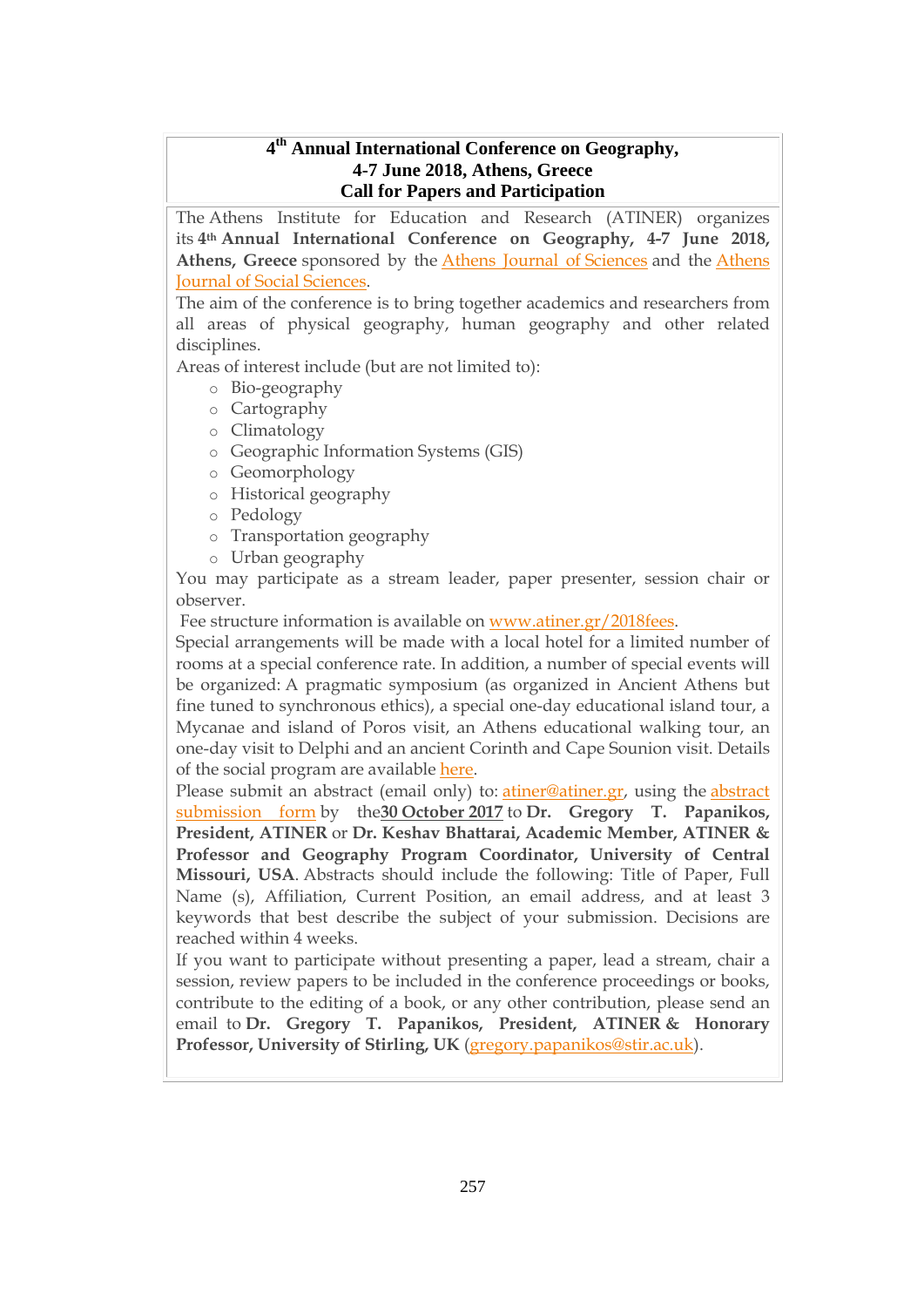#### **4 th Annual International Conference on Biology, 25-28 June 2018, Athens, Greece Call for Papers and Participation**

The [Biology](http://www.atiner.gr/biology-unit) Unit of ATINER organizes its **4th Annual International Conference on Biology, 25-28 June 2018, Athens, Greece** sponsored by the Athens Journal of [Sciences.](http://athensjournals.gr/ajs)

The aim of the conference is to bring together academics and researchers from all areas of Biology and related disciplines. You may participate as stream leader, presenter of one paper, chair of a session or observer.

Fee structure information is available on [www.atiner.gr/fees.](https://www.atiner.gr/2018fees)

Special arrangements will be made with a local hotel for a limited number of rooms at a special conference rate. In addition, a number of special events will be organized: A pragmatic symposium (as organized in Ancient Athens but fine tuned to synchronous ethics), a special one-day educational island tour, a Mycanae and island of Poros visit, an Athens educational walking tour, an one-day visit to Delphi and an ancient Corinth and Cape Sounion visit. Details of the social program are available [here.](http://www.atiner.gr/social-program)

Please submit an [abstract](https://www.atiner.gr/2018/FORM-BIO.doc) (email only) to: *atiner@atiner.gr*, using the *abstract* [submission](https://www.atiner.gr/2018/FORM-BIO.doc) form by the **20 November 2017** to **Dr. Christopher Janetopoulos, Head, [Biology](http://www.atiner.gr/BIOLOGY-UNIT.htm) Unit, ATINER & Associate Professor of Biological Sciences, University of the Sciences, USA** or **Dr. Anthony Koutoulis, Director, Natural & Formal Sciences Division and Professor & Head of School of Biological Sciences, University of Tasmania, Australia.**. Abstracts should include the following: Title of Paper, Full Name (s), Affiliation, Current Position, an email address, and at least 3 keywords that best describe the subject of your submission. Decisions are reached within 4 weeks.

If you want to participate without presenting a paper, i.e. lead a stream, chair a session, review papers to be included in the conference proceedings or books, contribute to the editing of a book, or any other contribution, please send an email to **Dr. Gregory T. Papanikos, President, ATINER & Honorary Professor, University of Stirling, UK**[\(gregory.papanikos@stir.ac.uk\)](mailto:gregory.papanikos@stir.ac.uk).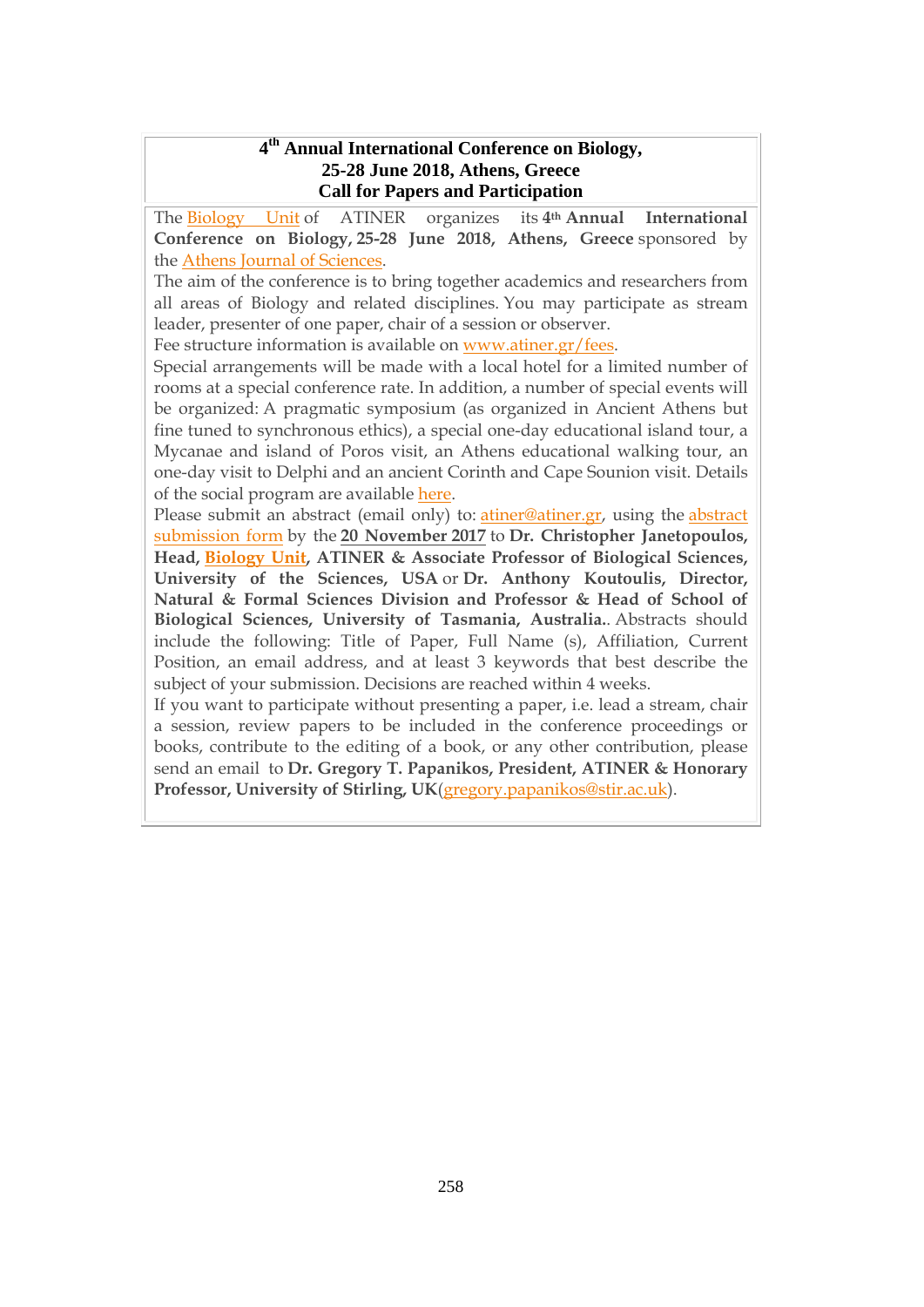| 2016 | Ecology,<br>Ecosystems and<br>Stress: Impacts,<br>Adaptation and<br>Mitigation | Amitava Rakshit                                    | <b>Table of</b><br>Contents        | Preface and<br>Introduction        | <b>Book Cover</b> |
|------|--------------------------------------------------------------------------------|----------------------------------------------------|------------------------------------|------------------------------------|-------------------|
| 2015 | Emerging<br>Innovations in<br>Agriculture:<br>From Theory to<br>Practice       | Amitava Rakshit                                    | <b>Table of</b><br><b>Contents</b> | Preface and<br><b>Introduction</b> | <b>Book Cover</b> |
| 2015 | Essays on<br><b>Mathematics</b><br>and Statistics:<br>Volume 5                 | Codruta Stoica                                     | Table of<br><b>Contents</b>        | Preface and<br>Introduction        | <b>Book Cover</b> |
| 2014 | Pharmaceutical<br>Sciences-<br><b>Selected Papers</b>                          | David M. Wood                                      | <b>Table of</b><br><b>Contents</b> | <b>Preface and</b><br>Introduction | <b>Book Cover</b> |
| 2013 | Technological<br>Advancement<br>for<br>Vibrant<br>Agriculture                  | Amitava Rakshit                                    | <b>Table of</b><br>Contents        | Preface and<br>Introduction        | <b>Book Cover</b> |
| 2013 | Essays on<br>Mathematics<br>and Statistics:<br>Volume 4                        | Vladimir Akis                                      | Table of<br>Contents               | Preface and<br>Introduction        | <b>Book Cover</b> |
| 2013 | Essays on<br>Mathematics<br>and Statistics:<br>Volume 3                        | Vladimir Akis                                      | Table of<br>Contents               | Preface and<br>Introduction        | <b>Book Cover</b> |
| 2012 | Essays on<br>Environmental<br><b>Studies</b>                                   | Amit Sarin                                         | Table of<br>Contents               | Preface and<br>Introduction        | <b>Book Cover</b> |
| 2012 | Essays on<br>Mathematics<br>and Statistics:<br>Volume 2                        | Vladimir Akis                                      | Table of<br>Contents               | Preface and<br>Introduction        | <b>Book Cover</b> |
| 2011 | Recent<br>Developments<br>in Energy and<br>Environmental<br>Research           | Eva Maleviti                                       | Table of<br><b>Contents</b>        |                                    | <b>Book Cover</b> |
| 2011 | Essays on<br>Agriculture and<br>Environment                                    | Eva Maleviti and<br><b>Costas Stathopoulos</b>     | Table of<br><b>Contents</b>        |                                    | <b>Book Cover</b> |
| 2011 | Environmental<br>Engineering and<br>Sustainability                             | Michael Theophanides and<br>Theophile Theophanides | Table of<br><b>Contents</b>        |                                    | <b>Book Cover</b> |

## **Recent Books Published by the Research Units of Natural & Formal Sciences**

The full list of ATINER's publications is available on <http://www.atiner.gr/Publications.htm>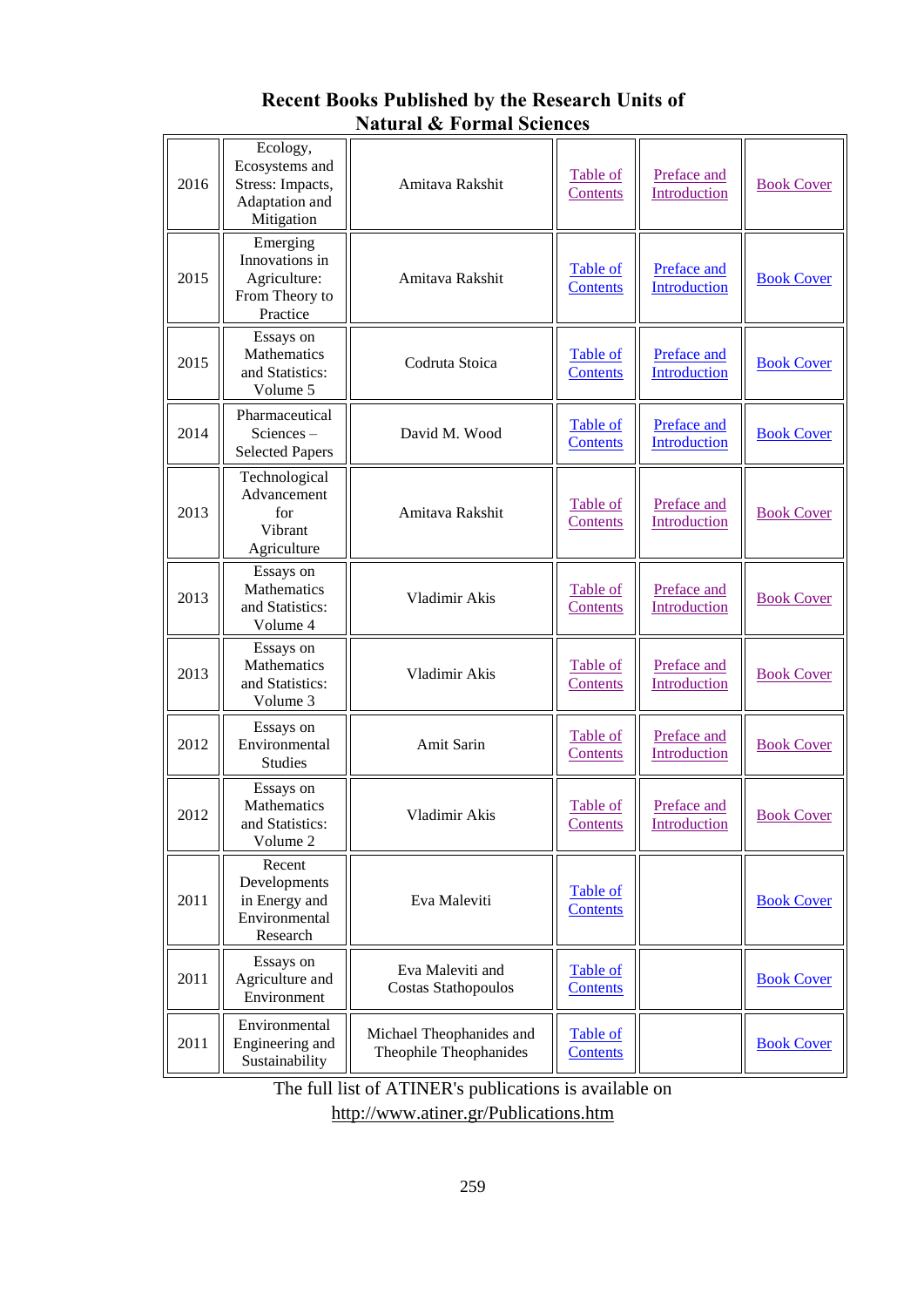#### The **Academic Committee** consists of (a) the Executive Committee Members (b) the Heads and Deputy Heads of the Institute's [Research Units](http://www.atiner.gr/RESEARCH-DIVISIONS.htm) (c) Academics Responsible for a

#### Conference and (d) Distinguished Professors.

| ATINER & Professor; Department of Chemical &<br>Carleton University - Eric Sprott School of Business-International<br>Biotechnological Engineering-Université de Sherbrooke and<br>Business Study Group-Director, Canada.<br>Chair Pfizer-PAT in Pharmaceutical Engineering, Director<br>25. Dr. Nicolas Papadopoulos, Chancellor's Professor & Professor,<br>GREEN-TPV and GRTP-C & P, Canada<br>Carleton University - Eric Sprott School of Business-International<br>2. Dr. Dan Albertson, Associate Professor, University of Alabama,<br>Business Study Group-Director, Canada.<br><b>USA</b><br>26. Dr. Nicolas Papadopoulos, Chancellor's Professor & Professor,<br>Carleton University - Eric Sprott School of Business-International<br>3. Dr. Christos Anagnostopoulos, Head, Sports Research Unit,<br>ATINER & Associate Professor/Associate Lecturer, Molde<br>Business Study Group-Director, Canada.<br>University College, Norway/University of Central Lancashire,<br>27. Dr. Nicholas Pappas, Vice President, ATINER & Professor, Sam<br>Houston University, USA.<br>Cyprus<br>28. Dr. Yorgo Pasadeos, Head, Mass Media and Communication<br>4. Dr. Stephen Andrew Arbury, Head, Visual & Performing Arts<br>Research Unit, ATINER & Professor, Radford University, USA<br>Research Unit, ATINER & Professor Emeritus, University of<br>5. Dr. Thomas Attard, Head, Civil Engineering Research Unit,<br>Alabama, USA.<br>ATINER & Associate Professor, The University of Alabama at<br>29. Dr. Thanos Patelis, Head, Psychology Research Unit, ATINER &<br>Birmingham, USA.<br>Senior Associate, National Center for the Improvement of<br>6. Dr. Sharon Claire Bolton, Head, Management Research Unit,<br>Educational Assessment, USA & Research Scholar, Fordham<br>ATINER & Dean, The Management School, University of<br>University, USA.<br>Stirling, UK.<br>30. Dr. Nicholas Patricios, Director, Engineering & Architecture<br>7. Dr. Zoe Boutsioli, Director, Health Sciences Research Division,<br>Research Division, ATINER & Professor & Dean Emeritus, School<br>Greece.<br>of Architecture, University of Miami, USA.<br>8. Dr. Jayoung Che, Head, History Research Unit, ATINER &<br>31. Dr. Panagiotis Petratos, Acting Director, Natural & Formal<br>Research Professor, Institute for the Mediterranean Studies-<br>Sciences Research Division, ATINER & Associate Professor,<br>Pusan University of Foreign Studies, South Korea.<br>California State University, Stanislaus, USA.<br>9. Dr. Sue Coffey, Head, Nursing Research Unit, ATINER &<br>32. Dr. Ethel Petrou, Professor and Chair, State University of New<br>Associate Professor and Director of the Nursing Program,<br>York - Erie Community College-South-Department of Physics,<br>University of Ontario Institute of Technology, Canada.<br>USA.<br>10. Dr. Paul Contoyannis, Head, Health Economics & Management<br>33. Dr. George Poulos, Vice President of Research, ATINER &<br>Emeritus Professor, University of South Africa, South Africa.<br>Research Unit, ATINER & Associate Professor, McMaster<br>34. Dr. John Roufagalas, Head, Economics Research Unit, ATINER &<br>University, Canada.<br>11. Dr. David A. Frenkel, Head, LawResearch Unit, ATINER &<br>Professor, Troy University, USA.<br>LL.D., Emeritus Professor, Guilford Glazer Faculty of Business<br>35. Dr. Ketan Ruparelia, Head, Pharmaceutical Research Unit,<br>ATINER & Research Fellow & Part-time Lecturer, De Montfort<br>and Management, Ben-Gurion University of the Negev, Beer-<br>Sheva, and School of Law, Carmel Academic Centre, Haifa,<br>University, UK.<br>36. Dr. Chris Sakellariou, Vice President of Finance, ATINER &<br>Israel.<br>Associate Professor, Nanyang Technological University, Singapore.<br>12. Dr. Patricia Hanna. Head, Philosophy Research Unit, ATINER<br>& Professor, University of Utah, USA.<br>37. Dr. Virginia Sisiopiku, Head, Transportation Engineering Research<br>13. Dr. Christopher Janetopoulos, Head, Biology Research Unit,<br>Unit, ATINER, & Associate Professor, The University of Alabama<br>ATINER, & Associate Professor, University of the Sciences,<br>at Birmingham, USA.<br>USA.<br>38. Dr. Gilda Socarrás, Head, Languages & Linguistics Research Unit,<br>14. Dr. Valia Kasimati, Head, Tourism Research Unit, ATINER &<br>ATINER & Associate Professor, Auburn University, USA.<br>Researcher, Department of Economic Analysis & Research,<br>39. Ioannis Stivactis, Director, Social Sciences Research Division,<br>ATINER & Director, International Studies Program, Virginia<br>Central Bank of Greece, Greece.<br>15. Dr. Gregory A. Katsas, Head, Sociology Research Unit,<br>Polytechnic Institute & State UniversityUSA.<br>ATINER & Associate Professor, The American College of<br>40. Codruta Simona Stoica, Head, Mathematics & Statistics Research<br>Greece-Deree College, Greece.<br>Unit, ATINER & Associate Professor, Aurel Vlaicu University of<br>16. Dr. Bettina Koch, Associate Professor, Virginia Polytechnic<br>Arad, Romania.<br>41. Dr. Theodore Trafalis, Head, Industrial Engineering Research Unit,<br>Institute & State University, USA.<br>17. Dr. Maria Konstantaki, Senior Lecturer, Buckinghamshire New<br>ATINER & Professor & Director, Optimization & Intelligent<br>Systems Laboratory, The University of Oklahoma, USA.<br>University, UK.<br>42. Dr. Mert Uydaci, Director, Human Development Research<br>18. Dr. Peter Koveos, Head, Accounting & Finance Research Unit,<br>ATINER & Professor, Syracuse University, USA.<br>Division, ATINER& Professor, Marmara University, Turkey.<br>19. Dr. Alexander Makedon, Head, Education Research Unit,<br>43. Dr. Cleopatra Veloutsou, Head, Marketing Research Unit, ATINER<br>ATINER & Professor, Arellano University in Manila,<br>& Senior Lecturer, Department of Business and Management,<br>Philippines.<br>University of Glasgow, UK.<br>20. Dr. Michael P. Malloy, Director, Business and Law Research<br>44. Dr. David Philip, Wick, Director, Arts and Humanities Research<br>Division, ATINER & Distinguished Professor & Scholar,<br>Division, ATINER & Professor, Gordon College, USA.<br>University of the Pacific, USA.<br>45. Dr. Peter Yannopoulos, Professor, Brock University, Canada.<br>21. Dr. Anil Mandal, Courtesy Clinical Professor, University of<br>46. Dr. Timothy Young, Professor & Graduate Director, The University<br>Florida - Department of Medicine, USA.<br>of Tennessee, USA.<br>22. Dr. Andriana Margariti, Head, Medicine Research Unit,<br>47. Barbara Zagaglia, Assistant Professor, Marche Polytechnic<br>ATINER & Lecturer, Centre for Experimental Medicine,<br>University, Italy.<br>Queen's University Belfast, UK.<br>23. Dr. Stamos Metzidakis, Head, Literature Research Unit,<br>ATINER & Professor, Washington University in Saint Louis,<br>USA. | 1. Dr. Nicolas Abatzoglou, Head, Environment Research Unit, | 24. Dr. Nicolas Papadopoulos, Chancellor's Professor & Professor, |
|--------------------------------------------------------------------------------------------------------------------------------------------------------------------------------------------------------------------------------------------------------------------------------------------------------------------------------------------------------------------------------------------------------------------------------------------------------------------------------------------------------------------------------------------------------------------------------------------------------------------------------------------------------------------------------------------------------------------------------------------------------------------------------------------------------------------------------------------------------------------------------------------------------------------------------------------------------------------------------------------------------------------------------------------------------------------------------------------------------------------------------------------------------------------------------------------------------------------------------------------------------------------------------------------------------------------------------------------------------------------------------------------------------------------------------------------------------------------------------------------------------------------------------------------------------------------------------------------------------------------------------------------------------------------------------------------------------------------------------------------------------------------------------------------------------------------------------------------------------------------------------------------------------------------------------------------------------------------------------------------------------------------------------------------------------------------------------------------------------------------------------------------------------------------------------------------------------------------------------------------------------------------------------------------------------------------------------------------------------------------------------------------------------------------------------------------------------------------------------------------------------------------------------------------------------------------------------------------------------------------------------------------------------------------------------------------------------------------------------------------------------------------------------------------------------------------------------------------------------------------------------------------------------------------------------------------------------------------------------------------------------------------------------------------------------------------------------------------------------------------------------------------------------------------------------------------------------------------------------------------------------------------------------------------------------------------------------------------------------------------------------------------------------------------------------------------------------------------------------------------------------------------------------------------------------------------------------------------------------------------------------------------------------------------------------------------------------------------------------------------------------------------------------------------------------------------------------------------------------------------------------------------------------------------------------------------------------------------------------------------------------------------------------------------------------------------------------------------------------------------------------------------------------------------------------------------------------------------------------------------------------------------------------------------------------------------------------------------------------------------------------------------------------------------------------------------------------------------------------------------------------------------------------------------------------------------------------------------------------------------------------------------------------------------------------------------------------------------------------------------------------------------------------------------------------------------------------------------------------------------------------------------------------------------------------------------------------------------------------------------------------------------------------------------------------------------------------------------------------------------------------------------------------------------------------------------------------------------------------------------------------------------------------------------------------------------------------------------------------------------------------------------------------------------------------------------------------------------------------------------------------------------------------------------------------------------------------------------------------------------------------------------------------------------------------------------------------------------------------------------------------------------------------------------------------------------------------------------------------------------------------------------------------------------------------------------------------------------------------------------------------------------------------------------------------------------------------------------------------------------------------------------------------------------------------------------------------------------------------------------------------------------------------------------------------------------------------------------------------------------------------------------------------------------------------------------------------------------------------------------------------------------------------------------------------------------------------------------------------------------------------------------------------------------------------------------------------------------------------------------------------------------------------------------------------------------------------------------------------------------------------------------------------------------------------------------|-------------------------------------------------------------|-------------------------------------------------------------------|
|                                                                                                                                                                                                                                                                                                                                                                                                                                                                                                                                                                                                                                                                                                                                                                                                                                                                                                                                                                                                                                                                                                                                                                                                                                                                                                                                                                                                                                                                                                                                                                                                                                                                                                                                                                                                                                                                                                                                                                                                                                                                                                                                                                                                                                                                                                                                                                                                                                                                                                                                                                                                                                                                                                                                                                                                                                                                                                                                                                                                                                                                                                                                                                                                                                                                                                                                                                                                                                                                                                                                                                                                                                                                                                                                                                                                                                                                                                                                                                                                                                                                                                                                                                                                                                                                                                                                                                                                                                                                                                                                                                                                                                                                                                                                                                                                                                                                                                                                                                                                                                                                                                                                                                                                                                                                                                                                                                                                                                                                                                                                                                                                                                                                                                                                                                                                                                                                                                                                                                                                                                                                                                                                                                                                                                                                                                                                                                                                                                                                                                                                                                                                                                                                                                                                                                                                                                                                                                                                            |                                                             |                                                                   |
|                                                                                                                                                                                                                                                                                                                                                                                                                                                                                                                                                                                                                                                                                                                                                                                                                                                                                                                                                                                                                                                                                                                                                                                                                                                                                                                                                                                                                                                                                                                                                                                                                                                                                                                                                                                                                                                                                                                                                                                                                                                                                                                                                                                                                                                                                                                                                                                                                                                                                                                                                                                                                                                                                                                                                                                                                                                                                                                                                                                                                                                                                                                                                                                                                                                                                                                                                                                                                                                                                                                                                                                                                                                                                                                                                                                                                                                                                                                                                                                                                                                                                                                                                                                                                                                                                                                                                                                                                                                                                                                                                                                                                                                                                                                                                                                                                                                                                                                                                                                                                                                                                                                                                                                                                                                                                                                                                                                                                                                                                                                                                                                                                                                                                                                                                                                                                                                                                                                                                                                                                                                                                                                                                                                                                                                                                                                                                                                                                                                                                                                                                                                                                                                                                                                                                                                                                                                                                                                                            |                                                             |                                                                   |
|                                                                                                                                                                                                                                                                                                                                                                                                                                                                                                                                                                                                                                                                                                                                                                                                                                                                                                                                                                                                                                                                                                                                                                                                                                                                                                                                                                                                                                                                                                                                                                                                                                                                                                                                                                                                                                                                                                                                                                                                                                                                                                                                                                                                                                                                                                                                                                                                                                                                                                                                                                                                                                                                                                                                                                                                                                                                                                                                                                                                                                                                                                                                                                                                                                                                                                                                                                                                                                                                                                                                                                                                                                                                                                                                                                                                                                                                                                                                                                                                                                                                                                                                                                                                                                                                                                                                                                                                                                                                                                                                                                                                                                                                                                                                                                                                                                                                                                                                                                                                                                                                                                                                                                                                                                                                                                                                                                                                                                                                                                                                                                                                                                                                                                                                                                                                                                                                                                                                                                                                                                                                                                                                                                                                                                                                                                                                                                                                                                                                                                                                                                                                                                                                                                                                                                                                                                                                                                                                            |                                                             |                                                                   |
|                                                                                                                                                                                                                                                                                                                                                                                                                                                                                                                                                                                                                                                                                                                                                                                                                                                                                                                                                                                                                                                                                                                                                                                                                                                                                                                                                                                                                                                                                                                                                                                                                                                                                                                                                                                                                                                                                                                                                                                                                                                                                                                                                                                                                                                                                                                                                                                                                                                                                                                                                                                                                                                                                                                                                                                                                                                                                                                                                                                                                                                                                                                                                                                                                                                                                                                                                                                                                                                                                                                                                                                                                                                                                                                                                                                                                                                                                                                                                                                                                                                                                                                                                                                                                                                                                                                                                                                                                                                                                                                                                                                                                                                                                                                                                                                                                                                                                                                                                                                                                                                                                                                                                                                                                                                                                                                                                                                                                                                                                                                                                                                                                                                                                                                                                                                                                                                                                                                                                                                                                                                                                                                                                                                                                                                                                                                                                                                                                                                                                                                                                                                                                                                                                                                                                                                                                                                                                                                                            |                                                             |                                                                   |
|                                                                                                                                                                                                                                                                                                                                                                                                                                                                                                                                                                                                                                                                                                                                                                                                                                                                                                                                                                                                                                                                                                                                                                                                                                                                                                                                                                                                                                                                                                                                                                                                                                                                                                                                                                                                                                                                                                                                                                                                                                                                                                                                                                                                                                                                                                                                                                                                                                                                                                                                                                                                                                                                                                                                                                                                                                                                                                                                                                                                                                                                                                                                                                                                                                                                                                                                                                                                                                                                                                                                                                                                                                                                                                                                                                                                                                                                                                                                                                                                                                                                                                                                                                                                                                                                                                                                                                                                                                                                                                                                                                                                                                                                                                                                                                                                                                                                                                                                                                                                                                                                                                                                                                                                                                                                                                                                                                                                                                                                                                                                                                                                                                                                                                                                                                                                                                                                                                                                                                                                                                                                                                                                                                                                                                                                                                                                                                                                                                                                                                                                                                                                                                                                                                                                                                                                                                                                                                                                            |                                                             |                                                                   |
|                                                                                                                                                                                                                                                                                                                                                                                                                                                                                                                                                                                                                                                                                                                                                                                                                                                                                                                                                                                                                                                                                                                                                                                                                                                                                                                                                                                                                                                                                                                                                                                                                                                                                                                                                                                                                                                                                                                                                                                                                                                                                                                                                                                                                                                                                                                                                                                                                                                                                                                                                                                                                                                                                                                                                                                                                                                                                                                                                                                                                                                                                                                                                                                                                                                                                                                                                                                                                                                                                                                                                                                                                                                                                                                                                                                                                                                                                                                                                                                                                                                                                                                                                                                                                                                                                                                                                                                                                                                                                                                                                                                                                                                                                                                                                                                                                                                                                                                                                                                                                                                                                                                                                                                                                                                                                                                                                                                                                                                                                                                                                                                                                                                                                                                                                                                                                                                                                                                                                                                                                                                                                                                                                                                                                                                                                                                                                                                                                                                                                                                                                                                                                                                                                                                                                                                                                                                                                                                                            |                                                             |                                                                   |
|                                                                                                                                                                                                                                                                                                                                                                                                                                                                                                                                                                                                                                                                                                                                                                                                                                                                                                                                                                                                                                                                                                                                                                                                                                                                                                                                                                                                                                                                                                                                                                                                                                                                                                                                                                                                                                                                                                                                                                                                                                                                                                                                                                                                                                                                                                                                                                                                                                                                                                                                                                                                                                                                                                                                                                                                                                                                                                                                                                                                                                                                                                                                                                                                                                                                                                                                                                                                                                                                                                                                                                                                                                                                                                                                                                                                                                                                                                                                                                                                                                                                                                                                                                                                                                                                                                                                                                                                                                                                                                                                                                                                                                                                                                                                                                                                                                                                                                                                                                                                                                                                                                                                                                                                                                                                                                                                                                                                                                                                                                                                                                                                                                                                                                                                                                                                                                                                                                                                                                                                                                                                                                                                                                                                                                                                                                                                                                                                                                                                                                                                                                                                                                                                                                                                                                                                                                                                                                                                            |                                                             |                                                                   |
|                                                                                                                                                                                                                                                                                                                                                                                                                                                                                                                                                                                                                                                                                                                                                                                                                                                                                                                                                                                                                                                                                                                                                                                                                                                                                                                                                                                                                                                                                                                                                                                                                                                                                                                                                                                                                                                                                                                                                                                                                                                                                                                                                                                                                                                                                                                                                                                                                                                                                                                                                                                                                                                                                                                                                                                                                                                                                                                                                                                                                                                                                                                                                                                                                                                                                                                                                                                                                                                                                                                                                                                                                                                                                                                                                                                                                                                                                                                                                                                                                                                                                                                                                                                                                                                                                                                                                                                                                                                                                                                                                                                                                                                                                                                                                                                                                                                                                                                                                                                                                                                                                                                                                                                                                                                                                                                                                                                                                                                                                                                                                                                                                                                                                                                                                                                                                                                                                                                                                                                                                                                                                                                                                                                                                                                                                                                                                                                                                                                                                                                                                                                                                                                                                                                                                                                                                                                                                                                                            |                                                             |                                                                   |
|                                                                                                                                                                                                                                                                                                                                                                                                                                                                                                                                                                                                                                                                                                                                                                                                                                                                                                                                                                                                                                                                                                                                                                                                                                                                                                                                                                                                                                                                                                                                                                                                                                                                                                                                                                                                                                                                                                                                                                                                                                                                                                                                                                                                                                                                                                                                                                                                                                                                                                                                                                                                                                                                                                                                                                                                                                                                                                                                                                                                                                                                                                                                                                                                                                                                                                                                                                                                                                                                                                                                                                                                                                                                                                                                                                                                                                                                                                                                                                                                                                                                                                                                                                                                                                                                                                                                                                                                                                                                                                                                                                                                                                                                                                                                                                                                                                                                                                                                                                                                                                                                                                                                                                                                                                                                                                                                                                                                                                                                                                                                                                                                                                                                                                                                                                                                                                                                                                                                                                                                                                                                                                                                                                                                                                                                                                                                                                                                                                                                                                                                                                                                                                                                                                                                                                                                                                                                                                                                            |                                                             |                                                                   |
|                                                                                                                                                                                                                                                                                                                                                                                                                                                                                                                                                                                                                                                                                                                                                                                                                                                                                                                                                                                                                                                                                                                                                                                                                                                                                                                                                                                                                                                                                                                                                                                                                                                                                                                                                                                                                                                                                                                                                                                                                                                                                                                                                                                                                                                                                                                                                                                                                                                                                                                                                                                                                                                                                                                                                                                                                                                                                                                                                                                                                                                                                                                                                                                                                                                                                                                                                                                                                                                                                                                                                                                                                                                                                                                                                                                                                                                                                                                                                                                                                                                                                                                                                                                                                                                                                                                                                                                                                                                                                                                                                                                                                                                                                                                                                                                                                                                                                                                                                                                                                                                                                                                                                                                                                                                                                                                                                                                                                                                                                                                                                                                                                                                                                                                                                                                                                                                                                                                                                                                                                                                                                                                                                                                                                                                                                                                                                                                                                                                                                                                                                                                                                                                                                                                                                                                                                                                                                                                                            |                                                             |                                                                   |
|                                                                                                                                                                                                                                                                                                                                                                                                                                                                                                                                                                                                                                                                                                                                                                                                                                                                                                                                                                                                                                                                                                                                                                                                                                                                                                                                                                                                                                                                                                                                                                                                                                                                                                                                                                                                                                                                                                                                                                                                                                                                                                                                                                                                                                                                                                                                                                                                                                                                                                                                                                                                                                                                                                                                                                                                                                                                                                                                                                                                                                                                                                                                                                                                                                                                                                                                                                                                                                                                                                                                                                                                                                                                                                                                                                                                                                                                                                                                                                                                                                                                                                                                                                                                                                                                                                                                                                                                                                                                                                                                                                                                                                                                                                                                                                                                                                                                                                                                                                                                                                                                                                                                                                                                                                                                                                                                                                                                                                                                                                                                                                                                                                                                                                                                                                                                                                                                                                                                                                                                                                                                                                                                                                                                                                                                                                                                                                                                                                                                                                                                                                                                                                                                                                                                                                                                                                                                                                                                            |                                                             |                                                                   |
|                                                                                                                                                                                                                                                                                                                                                                                                                                                                                                                                                                                                                                                                                                                                                                                                                                                                                                                                                                                                                                                                                                                                                                                                                                                                                                                                                                                                                                                                                                                                                                                                                                                                                                                                                                                                                                                                                                                                                                                                                                                                                                                                                                                                                                                                                                                                                                                                                                                                                                                                                                                                                                                                                                                                                                                                                                                                                                                                                                                                                                                                                                                                                                                                                                                                                                                                                                                                                                                                                                                                                                                                                                                                                                                                                                                                                                                                                                                                                                                                                                                                                                                                                                                                                                                                                                                                                                                                                                                                                                                                                                                                                                                                                                                                                                                                                                                                                                                                                                                                                                                                                                                                                                                                                                                                                                                                                                                                                                                                                                                                                                                                                                                                                                                                                                                                                                                                                                                                                                                                                                                                                                                                                                                                                                                                                                                                                                                                                                                                                                                                                                                                                                                                                                                                                                                                                                                                                                                                            |                                                             |                                                                   |
|                                                                                                                                                                                                                                                                                                                                                                                                                                                                                                                                                                                                                                                                                                                                                                                                                                                                                                                                                                                                                                                                                                                                                                                                                                                                                                                                                                                                                                                                                                                                                                                                                                                                                                                                                                                                                                                                                                                                                                                                                                                                                                                                                                                                                                                                                                                                                                                                                                                                                                                                                                                                                                                                                                                                                                                                                                                                                                                                                                                                                                                                                                                                                                                                                                                                                                                                                                                                                                                                                                                                                                                                                                                                                                                                                                                                                                                                                                                                                                                                                                                                                                                                                                                                                                                                                                                                                                                                                                                                                                                                                                                                                                                                                                                                                                                                                                                                                                                                                                                                                                                                                                                                                                                                                                                                                                                                                                                                                                                                                                                                                                                                                                                                                                                                                                                                                                                                                                                                                                                                                                                                                                                                                                                                                                                                                                                                                                                                                                                                                                                                                                                                                                                                                                                                                                                                                                                                                                                                            |                                                             |                                                                   |
|                                                                                                                                                                                                                                                                                                                                                                                                                                                                                                                                                                                                                                                                                                                                                                                                                                                                                                                                                                                                                                                                                                                                                                                                                                                                                                                                                                                                                                                                                                                                                                                                                                                                                                                                                                                                                                                                                                                                                                                                                                                                                                                                                                                                                                                                                                                                                                                                                                                                                                                                                                                                                                                                                                                                                                                                                                                                                                                                                                                                                                                                                                                                                                                                                                                                                                                                                                                                                                                                                                                                                                                                                                                                                                                                                                                                                                                                                                                                                                                                                                                                                                                                                                                                                                                                                                                                                                                                                                                                                                                                                                                                                                                                                                                                                                                                                                                                                                                                                                                                                                                                                                                                                                                                                                                                                                                                                                                                                                                                                                                                                                                                                                                                                                                                                                                                                                                                                                                                                                                                                                                                                                                                                                                                                                                                                                                                                                                                                                                                                                                                                                                                                                                                                                                                                                                                                                                                                                                                            |                                                             |                                                                   |
|                                                                                                                                                                                                                                                                                                                                                                                                                                                                                                                                                                                                                                                                                                                                                                                                                                                                                                                                                                                                                                                                                                                                                                                                                                                                                                                                                                                                                                                                                                                                                                                                                                                                                                                                                                                                                                                                                                                                                                                                                                                                                                                                                                                                                                                                                                                                                                                                                                                                                                                                                                                                                                                                                                                                                                                                                                                                                                                                                                                                                                                                                                                                                                                                                                                                                                                                                                                                                                                                                                                                                                                                                                                                                                                                                                                                                                                                                                                                                                                                                                                                                                                                                                                                                                                                                                                                                                                                                                                                                                                                                                                                                                                                                                                                                                                                                                                                                                                                                                                                                                                                                                                                                                                                                                                                                                                                                                                                                                                                                                                                                                                                                                                                                                                                                                                                                                                                                                                                                                                                                                                                                                                                                                                                                                                                                                                                                                                                                                                                                                                                                                                                                                                                                                                                                                                                                                                                                                                                            |                                                             |                                                                   |
|                                                                                                                                                                                                                                                                                                                                                                                                                                                                                                                                                                                                                                                                                                                                                                                                                                                                                                                                                                                                                                                                                                                                                                                                                                                                                                                                                                                                                                                                                                                                                                                                                                                                                                                                                                                                                                                                                                                                                                                                                                                                                                                                                                                                                                                                                                                                                                                                                                                                                                                                                                                                                                                                                                                                                                                                                                                                                                                                                                                                                                                                                                                                                                                                                                                                                                                                                                                                                                                                                                                                                                                                                                                                                                                                                                                                                                                                                                                                                                                                                                                                                                                                                                                                                                                                                                                                                                                                                                                                                                                                                                                                                                                                                                                                                                                                                                                                                                                                                                                                                                                                                                                                                                                                                                                                                                                                                                                                                                                                                                                                                                                                                                                                                                                                                                                                                                                                                                                                                                                                                                                                                                                                                                                                                                                                                                                                                                                                                                                                                                                                                                                                                                                                                                                                                                                                                                                                                                                                            |                                                             |                                                                   |
|                                                                                                                                                                                                                                                                                                                                                                                                                                                                                                                                                                                                                                                                                                                                                                                                                                                                                                                                                                                                                                                                                                                                                                                                                                                                                                                                                                                                                                                                                                                                                                                                                                                                                                                                                                                                                                                                                                                                                                                                                                                                                                                                                                                                                                                                                                                                                                                                                                                                                                                                                                                                                                                                                                                                                                                                                                                                                                                                                                                                                                                                                                                                                                                                                                                                                                                                                                                                                                                                                                                                                                                                                                                                                                                                                                                                                                                                                                                                                                                                                                                                                                                                                                                                                                                                                                                                                                                                                                                                                                                                                                                                                                                                                                                                                                                                                                                                                                                                                                                                                                                                                                                                                                                                                                                                                                                                                                                                                                                                                                                                                                                                                                                                                                                                                                                                                                                                                                                                                                                                                                                                                                                                                                                                                                                                                                                                                                                                                                                                                                                                                                                                                                                                                                                                                                                                                                                                                                                                            |                                                             |                                                                   |
|                                                                                                                                                                                                                                                                                                                                                                                                                                                                                                                                                                                                                                                                                                                                                                                                                                                                                                                                                                                                                                                                                                                                                                                                                                                                                                                                                                                                                                                                                                                                                                                                                                                                                                                                                                                                                                                                                                                                                                                                                                                                                                                                                                                                                                                                                                                                                                                                                                                                                                                                                                                                                                                                                                                                                                                                                                                                                                                                                                                                                                                                                                                                                                                                                                                                                                                                                                                                                                                                                                                                                                                                                                                                                                                                                                                                                                                                                                                                                                                                                                                                                                                                                                                                                                                                                                                                                                                                                                                                                                                                                                                                                                                                                                                                                                                                                                                                                                                                                                                                                                                                                                                                                                                                                                                                                                                                                                                                                                                                                                                                                                                                                                                                                                                                                                                                                                                                                                                                                                                                                                                                                                                                                                                                                                                                                                                                                                                                                                                                                                                                                                                                                                                                                                                                                                                                                                                                                                                                            |                                                             |                                                                   |
|                                                                                                                                                                                                                                                                                                                                                                                                                                                                                                                                                                                                                                                                                                                                                                                                                                                                                                                                                                                                                                                                                                                                                                                                                                                                                                                                                                                                                                                                                                                                                                                                                                                                                                                                                                                                                                                                                                                                                                                                                                                                                                                                                                                                                                                                                                                                                                                                                                                                                                                                                                                                                                                                                                                                                                                                                                                                                                                                                                                                                                                                                                                                                                                                                                                                                                                                                                                                                                                                                                                                                                                                                                                                                                                                                                                                                                                                                                                                                                                                                                                                                                                                                                                                                                                                                                                                                                                                                                                                                                                                                                                                                                                                                                                                                                                                                                                                                                                                                                                                                                                                                                                                                                                                                                                                                                                                                                                                                                                                                                                                                                                                                                                                                                                                                                                                                                                                                                                                                                                                                                                                                                                                                                                                                                                                                                                                                                                                                                                                                                                                                                                                                                                                                                                                                                                                                                                                                                                                            |                                                             |                                                                   |
|                                                                                                                                                                                                                                                                                                                                                                                                                                                                                                                                                                                                                                                                                                                                                                                                                                                                                                                                                                                                                                                                                                                                                                                                                                                                                                                                                                                                                                                                                                                                                                                                                                                                                                                                                                                                                                                                                                                                                                                                                                                                                                                                                                                                                                                                                                                                                                                                                                                                                                                                                                                                                                                                                                                                                                                                                                                                                                                                                                                                                                                                                                                                                                                                                                                                                                                                                                                                                                                                                                                                                                                                                                                                                                                                                                                                                                                                                                                                                                                                                                                                                                                                                                                                                                                                                                                                                                                                                                                                                                                                                                                                                                                                                                                                                                                                                                                                                                                                                                                                                                                                                                                                                                                                                                                                                                                                                                                                                                                                                                                                                                                                                                                                                                                                                                                                                                                                                                                                                                                                                                                                                                                                                                                                                                                                                                                                                                                                                                                                                                                                                                                                                                                                                                                                                                                                                                                                                                                                            |                                                             |                                                                   |
|                                                                                                                                                                                                                                                                                                                                                                                                                                                                                                                                                                                                                                                                                                                                                                                                                                                                                                                                                                                                                                                                                                                                                                                                                                                                                                                                                                                                                                                                                                                                                                                                                                                                                                                                                                                                                                                                                                                                                                                                                                                                                                                                                                                                                                                                                                                                                                                                                                                                                                                                                                                                                                                                                                                                                                                                                                                                                                                                                                                                                                                                                                                                                                                                                                                                                                                                                                                                                                                                                                                                                                                                                                                                                                                                                                                                                                                                                                                                                                                                                                                                                                                                                                                                                                                                                                                                                                                                                                                                                                                                                                                                                                                                                                                                                                                                                                                                                                                                                                                                                                                                                                                                                                                                                                                                                                                                                                                                                                                                                                                                                                                                                                                                                                                                                                                                                                                                                                                                                                                                                                                                                                                                                                                                                                                                                                                                                                                                                                                                                                                                                                                                                                                                                                                                                                                                                                                                                                                                            |                                                             |                                                                   |
|                                                                                                                                                                                                                                                                                                                                                                                                                                                                                                                                                                                                                                                                                                                                                                                                                                                                                                                                                                                                                                                                                                                                                                                                                                                                                                                                                                                                                                                                                                                                                                                                                                                                                                                                                                                                                                                                                                                                                                                                                                                                                                                                                                                                                                                                                                                                                                                                                                                                                                                                                                                                                                                                                                                                                                                                                                                                                                                                                                                                                                                                                                                                                                                                                                                                                                                                                                                                                                                                                                                                                                                                                                                                                                                                                                                                                                                                                                                                                                                                                                                                                                                                                                                                                                                                                                                                                                                                                                                                                                                                                                                                                                                                                                                                                                                                                                                                                                                                                                                                                                                                                                                                                                                                                                                                                                                                                                                                                                                                                                                                                                                                                                                                                                                                                                                                                                                                                                                                                                                                                                                                                                                                                                                                                                                                                                                                                                                                                                                                                                                                                                                                                                                                                                                                                                                                                                                                                                                                            |                                                             |                                                                   |
|                                                                                                                                                                                                                                                                                                                                                                                                                                                                                                                                                                                                                                                                                                                                                                                                                                                                                                                                                                                                                                                                                                                                                                                                                                                                                                                                                                                                                                                                                                                                                                                                                                                                                                                                                                                                                                                                                                                                                                                                                                                                                                                                                                                                                                                                                                                                                                                                                                                                                                                                                                                                                                                                                                                                                                                                                                                                                                                                                                                                                                                                                                                                                                                                                                                                                                                                                                                                                                                                                                                                                                                                                                                                                                                                                                                                                                                                                                                                                                                                                                                                                                                                                                                                                                                                                                                                                                                                                                                                                                                                                                                                                                                                                                                                                                                                                                                                                                                                                                                                                                                                                                                                                                                                                                                                                                                                                                                                                                                                                                                                                                                                                                                                                                                                                                                                                                                                                                                                                                                                                                                                                                                                                                                                                                                                                                                                                                                                                                                                                                                                                                                                                                                                                                                                                                                                                                                                                                                                            |                                                             |                                                                   |
|                                                                                                                                                                                                                                                                                                                                                                                                                                                                                                                                                                                                                                                                                                                                                                                                                                                                                                                                                                                                                                                                                                                                                                                                                                                                                                                                                                                                                                                                                                                                                                                                                                                                                                                                                                                                                                                                                                                                                                                                                                                                                                                                                                                                                                                                                                                                                                                                                                                                                                                                                                                                                                                                                                                                                                                                                                                                                                                                                                                                                                                                                                                                                                                                                                                                                                                                                                                                                                                                                                                                                                                                                                                                                                                                                                                                                                                                                                                                                                                                                                                                                                                                                                                                                                                                                                                                                                                                                                                                                                                                                                                                                                                                                                                                                                                                                                                                                                                                                                                                                                                                                                                                                                                                                                                                                                                                                                                                                                                                                                                                                                                                                                                                                                                                                                                                                                                                                                                                                                                                                                                                                                                                                                                                                                                                                                                                                                                                                                                                                                                                                                                                                                                                                                                                                                                                                                                                                                                                            |                                                             |                                                                   |
|                                                                                                                                                                                                                                                                                                                                                                                                                                                                                                                                                                                                                                                                                                                                                                                                                                                                                                                                                                                                                                                                                                                                                                                                                                                                                                                                                                                                                                                                                                                                                                                                                                                                                                                                                                                                                                                                                                                                                                                                                                                                                                                                                                                                                                                                                                                                                                                                                                                                                                                                                                                                                                                                                                                                                                                                                                                                                                                                                                                                                                                                                                                                                                                                                                                                                                                                                                                                                                                                                                                                                                                                                                                                                                                                                                                                                                                                                                                                                                                                                                                                                                                                                                                                                                                                                                                                                                                                                                                                                                                                                                                                                                                                                                                                                                                                                                                                                                                                                                                                                                                                                                                                                                                                                                                                                                                                                                                                                                                                                                                                                                                                                                                                                                                                                                                                                                                                                                                                                                                                                                                                                                                                                                                                                                                                                                                                                                                                                                                                                                                                                                                                                                                                                                                                                                                                                                                                                                                                            |                                                             |                                                                   |
|                                                                                                                                                                                                                                                                                                                                                                                                                                                                                                                                                                                                                                                                                                                                                                                                                                                                                                                                                                                                                                                                                                                                                                                                                                                                                                                                                                                                                                                                                                                                                                                                                                                                                                                                                                                                                                                                                                                                                                                                                                                                                                                                                                                                                                                                                                                                                                                                                                                                                                                                                                                                                                                                                                                                                                                                                                                                                                                                                                                                                                                                                                                                                                                                                                                                                                                                                                                                                                                                                                                                                                                                                                                                                                                                                                                                                                                                                                                                                                                                                                                                                                                                                                                                                                                                                                                                                                                                                                                                                                                                                                                                                                                                                                                                                                                                                                                                                                                                                                                                                                                                                                                                                                                                                                                                                                                                                                                                                                                                                                                                                                                                                                                                                                                                                                                                                                                                                                                                                                                                                                                                                                                                                                                                                                                                                                                                                                                                                                                                                                                                                                                                                                                                                                                                                                                                                                                                                                                                            |                                                             |                                                                   |
|                                                                                                                                                                                                                                                                                                                                                                                                                                                                                                                                                                                                                                                                                                                                                                                                                                                                                                                                                                                                                                                                                                                                                                                                                                                                                                                                                                                                                                                                                                                                                                                                                                                                                                                                                                                                                                                                                                                                                                                                                                                                                                                                                                                                                                                                                                                                                                                                                                                                                                                                                                                                                                                                                                                                                                                                                                                                                                                                                                                                                                                                                                                                                                                                                                                                                                                                                                                                                                                                                                                                                                                                                                                                                                                                                                                                                                                                                                                                                                                                                                                                                                                                                                                                                                                                                                                                                                                                                                                                                                                                                                                                                                                                                                                                                                                                                                                                                                                                                                                                                                                                                                                                                                                                                                                                                                                                                                                                                                                                                                                                                                                                                                                                                                                                                                                                                                                                                                                                                                                                                                                                                                                                                                                                                                                                                                                                                                                                                                                                                                                                                                                                                                                                                                                                                                                                                                                                                                                                            |                                                             |                                                                   |
|                                                                                                                                                                                                                                                                                                                                                                                                                                                                                                                                                                                                                                                                                                                                                                                                                                                                                                                                                                                                                                                                                                                                                                                                                                                                                                                                                                                                                                                                                                                                                                                                                                                                                                                                                                                                                                                                                                                                                                                                                                                                                                                                                                                                                                                                                                                                                                                                                                                                                                                                                                                                                                                                                                                                                                                                                                                                                                                                                                                                                                                                                                                                                                                                                                                                                                                                                                                                                                                                                                                                                                                                                                                                                                                                                                                                                                                                                                                                                                                                                                                                                                                                                                                                                                                                                                                                                                                                                                                                                                                                                                                                                                                                                                                                                                                                                                                                                                                                                                                                                                                                                                                                                                                                                                                                                                                                                                                                                                                                                                                                                                                                                                                                                                                                                                                                                                                                                                                                                                                                                                                                                                                                                                                                                                                                                                                                                                                                                                                                                                                                                                                                                                                                                                                                                                                                                                                                                                                                            |                                                             |                                                                   |
|                                                                                                                                                                                                                                                                                                                                                                                                                                                                                                                                                                                                                                                                                                                                                                                                                                                                                                                                                                                                                                                                                                                                                                                                                                                                                                                                                                                                                                                                                                                                                                                                                                                                                                                                                                                                                                                                                                                                                                                                                                                                                                                                                                                                                                                                                                                                                                                                                                                                                                                                                                                                                                                                                                                                                                                                                                                                                                                                                                                                                                                                                                                                                                                                                                                                                                                                                                                                                                                                                                                                                                                                                                                                                                                                                                                                                                                                                                                                                                                                                                                                                                                                                                                                                                                                                                                                                                                                                                                                                                                                                                                                                                                                                                                                                                                                                                                                                                                                                                                                                                                                                                                                                                                                                                                                                                                                                                                                                                                                                                                                                                                                                                                                                                                                                                                                                                                                                                                                                                                                                                                                                                                                                                                                                                                                                                                                                                                                                                                                                                                                                                                                                                                                                                                                                                                                                                                                                                                                            |                                                             |                                                                   |
|                                                                                                                                                                                                                                                                                                                                                                                                                                                                                                                                                                                                                                                                                                                                                                                                                                                                                                                                                                                                                                                                                                                                                                                                                                                                                                                                                                                                                                                                                                                                                                                                                                                                                                                                                                                                                                                                                                                                                                                                                                                                                                                                                                                                                                                                                                                                                                                                                                                                                                                                                                                                                                                                                                                                                                                                                                                                                                                                                                                                                                                                                                                                                                                                                                                                                                                                                                                                                                                                                                                                                                                                                                                                                                                                                                                                                                                                                                                                                                                                                                                                                                                                                                                                                                                                                                                                                                                                                                                                                                                                                                                                                                                                                                                                                                                                                                                                                                                                                                                                                                                                                                                                                                                                                                                                                                                                                                                                                                                                                                                                                                                                                                                                                                                                                                                                                                                                                                                                                                                                                                                                                                                                                                                                                                                                                                                                                                                                                                                                                                                                                                                                                                                                                                                                                                                                                                                                                                                                            |                                                             |                                                                   |
|                                                                                                                                                                                                                                                                                                                                                                                                                                                                                                                                                                                                                                                                                                                                                                                                                                                                                                                                                                                                                                                                                                                                                                                                                                                                                                                                                                                                                                                                                                                                                                                                                                                                                                                                                                                                                                                                                                                                                                                                                                                                                                                                                                                                                                                                                                                                                                                                                                                                                                                                                                                                                                                                                                                                                                                                                                                                                                                                                                                                                                                                                                                                                                                                                                                                                                                                                                                                                                                                                                                                                                                                                                                                                                                                                                                                                                                                                                                                                                                                                                                                                                                                                                                                                                                                                                                                                                                                                                                                                                                                                                                                                                                                                                                                                                                                                                                                                                                                                                                                                                                                                                                                                                                                                                                                                                                                                                                                                                                                                                                                                                                                                                                                                                                                                                                                                                                                                                                                                                                                                                                                                                                                                                                                                                                                                                                                                                                                                                                                                                                                                                                                                                                                                                                                                                                                                                                                                                                                            |                                                             |                                                                   |
|                                                                                                                                                                                                                                                                                                                                                                                                                                                                                                                                                                                                                                                                                                                                                                                                                                                                                                                                                                                                                                                                                                                                                                                                                                                                                                                                                                                                                                                                                                                                                                                                                                                                                                                                                                                                                                                                                                                                                                                                                                                                                                                                                                                                                                                                                                                                                                                                                                                                                                                                                                                                                                                                                                                                                                                                                                                                                                                                                                                                                                                                                                                                                                                                                                                                                                                                                                                                                                                                                                                                                                                                                                                                                                                                                                                                                                                                                                                                                                                                                                                                                                                                                                                                                                                                                                                                                                                                                                                                                                                                                                                                                                                                                                                                                                                                                                                                                                                                                                                                                                                                                                                                                                                                                                                                                                                                                                                                                                                                                                                                                                                                                                                                                                                                                                                                                                                                                                                                                                                                                                                                                                                                                                                                                                                                                                                                                                                                                                                                                                                                                                                                                                                                                                                                                                                                                                                                                                                                            |                                                             |                                                                   |
|                                                                                                                                                                                                                                                                                                                                                                                                                                                                                                                                                                                                                                                                                                                                                                                                                                                                                                                                                                                                                                                                                                                                                                                                                                                                                                                                                                                                                                                                                                                                                                                                                                                                                                                                                                                                                                                                                                                                                                                                                                                                                                                                                                                                                                                                                                                                                                                                                                                                                                                                                                                                                                                                                                                                                                                                                                                                                                                                                                                                                                                                                                                                                                                                                                                                                                                                                                                                                                                                                                                                                                                                                                                                                                                                                                                                                                                                                                                                                                                                                                                                                                                                                                                                                                                                                                                                                                                                                                                                                                                                                                                                                                                                                                                                                                                                                                                                                                                                                                                                                                                                                                                                                                                                                                                                                                                                                                                                                                                                                                                                                                                                                                                                                                                                                                                                                                                                                                                                                                                                                                                                                                                                                                                                                                                                                                                                                                                                                                                                                                                                                                                                                                                                                                                                                                                                                                                                                                                                            |                                                             |                                                                   |
|                                                                                                                                                                                                                                                                                                                                                                                                                                                                                                                                                                                                                                                                                                                                                                                                                                                                                                                                                                                                                                                                                                                                                                                                                                                                                                                                                                                                                                                                                                                                                                                                                                                                                                                                                                                                                                                                                                                                                                                                                                                                                                                                                                                                                                                                                                                                                                                                                                                                                                                                                                                                                                                                                                                                                                                                                                                                                                                                                                                                                                                                                                                                                                                                                                                                                                                                                                                                                                                                                                                                                                                                                                                                                                                                                                                                                                                                                                                                                                                                                                                                                                                                                                                                                                                                                                                                                                                                                                                                                                                                                                                                                                                                                                                                                                                                                                                                                                                                                                                                                                                                                                                                                                                                                                                                                                                                                                                                                                                                                                                                                                                                                                                                                                                                                                                                                                                                                                                                                                                                                                                                                                                                                                                                                                                                                                                                                                                                                                                                                                                                                                                                                                                                                                                                                                                                                                                                                                                                            |                                                             |                                                                   |
|                                                                                                                                                                                                                                                                                                                                                                                                                                                                                                                                                                                                                                                                                                                                                                                                                                                                                                                                                                                                                                                                                                                                                                                                                                                                                                                                                                                                                                                                                                                                                                                                                                                                                                                                                                                                                                                                                                                                                                                                                                                                                                                                                                                                                                                                                                                                                                                                                                                                                                                                                                                                                                                                                                                                                                                                                                                                                                                                                                                                                                                                                                                                                                                                                                                                                                                                                                                                                                                                                                                                                                                                                                                                                                                                                                                                                                                                                                                                                                                                                                                                                                                                                                                                                                                                                                                                                                                                                                                                                                                                                                                                                                                                                                                                                                                                                                                                                                                                                                                                                                                                                                                                                                                                                                                                                                                                                                                                                                                                                                                                                                                                                                                                                                                                                                                                                                                                                                                                                                                                                                                                                                                                                                                                                                                                                                                                                                                                                                                                                                                                                                                                                                                                                                                                                                                                                                                                                                                                            |                                                             |                                                                   |
|                                                                                                                                                                                                                                                                                                                                                                                                                                                                                                                                                                                                                                                                                                                                                                                                                                                                                                                                                                                                                                                                                                                                                                                                                                                                                                                                                                                                                                                                                                                                                                                                                                                                                                                                                                                                                                                                                                                                                                                                                                                                                                                                                                                                                                                                                                                                                                                                                                                                                                                                                                                                                                                                                                                                                                                                                                                                                                                                                                                                                                                                                                                                                                                                                                                                                                                                                                                                                                                                                                                                                                                                                                                                                                                                                                                                                                                                                                                                                                                                                                                                                                                                                                                                                                                                                                                                                                                                                                                                                                                                                                                                                                                                                                                                                                                                                                                                                                                                                                                                                                                                                                                                                                                                                                                                                                                                                                                                                                                                                                                                                                                                                                                                                                                                                                                                                                                                                                                                                                                                                                                                                                                                                                                                                                                                                                                                                                                                                                                                                                                                                                                                                                                                                                                                                                                                                                                                                                                                            |                                                             |                                                                   |
|                                                                                                                                                                                                                                                                                                                                                                                                                                                                                                                                                                                                                                                                                                                                                                                                                                                                                                                                                                                                                                                                                                                                                                                                                                                                                                                                                                                                                                                                                                                                                                                                                                                                                                                                                                                                                                                                                                                                                                                                                                                                                                                                                                                                                                                                                                                                                                                                                                                                                                                                                                                                                                                                                                                                                                                                                                                                                                                                                                                                                                                                                                                                                                                                                                                                                                                                                                                                                                                                                                                                                                                                                                                                                                                                                                                                                                                                                                                                                                                                                                                                                                                                                                                                                                                                                                                                                                                                                                                                                                                                                                                                                                                                                                                                                                                                                                                                                                                                                                                                                                                                                                                                                                                                                                                                                                                                                                                                                                                                                                                                                                                                                                                                                                                                                                                                                                                                                                                                                                                                                                                                                                                                                                                                                                                                                                                                                                                                                                                                                                                                                                                                                                                                                                                                                                                                                                                                                                                                            |                                                             |                                                                   |
|                                                                                                                                                                                                                                                                                                                                                                                                                                                                                                                                                                                                                                                                                                                                                                                                                                                                                                                                                                                                                                                                                                                                                                                                                                                                                                                                                                                                                                                                                                                                                                                                                                                                                                                                                                                                                                                                                                                                                                                                                                                                                                                                                                                                                                                                                                                                                                                                                                                                                                                                                                                                                                                                                                                                                                                                                                                                                                                                                                                                                                                                                                                                                                                                                                                                                                                                                                                                                                                                                                                                                                                                                                                                                                                                                                                                                                                                                                                                                                                                                                                                                                                                                                                                                                                                                                                                                                                                                                                                                                                                                                                                                                                                                                                                                                                                                                                                                                                                                                                                                                                                                                                                                                                                                                                                                                                                                                                                                                                                                                                                                                                                                                                                                                                                                                                                                                                                                                                                                                                                                                                                                                                                                                                                                                                                                                                                                                                                                                                                                                                                                                                                                                                                                                                                                                                                                                                                                                                                            |                                                             |                                                                   |
|                                                                                                                                                                                                                                                                                                                                                                                                                                                                                                                                                                                                                                                                                                                                                                                                                                                                                                                                                                                                                                                                                                                                                                                                                                                                                                                                                                                                                                                                                                                                                                                                                                                                                                                                                                                                                                                                                                                                                                                                                                                                                                                                                                                                                                                                                                                                                                                                                                                                                                                                                                                                                                                                                                                                                                                                                                                                                                                                                                                                                                                                                                                                                                                                                                                                                                                                                                                                                                                                                                                                                                                                                                                                                                                                                                                                                                                                                                                                                                                                                                                                                                                                                                                                                                                                                                                                                                                                                                                                                                                                                                                                                                                                                                                                                                                                                                                                                                                                                                                                                                                                                                                                                                                                                                                                                                                                                                                                                                                                                                                                                                                                                                                                                                                                                                                                                                                                                                                                                                                                                                                                                                                                                                                                                                                                                                                                                                                                                                                                                                                                                                                                                                                                                                                                                                                                                                                                                                                                            |                                                             |                                                                   |
|                                                                                                                                                                                                                                                                                                                                                                                                                                                                                                                                                                                                                                                                                                                                                                                                                                                                                                                                                                                                                                                                                                                                                                                                                                                                                                                                                                                                                                                                                                                                                                                                                                                                                                                                                                                                                                                                                                                                                                                                                                                                                                                                                                                                                                                                                                                                                                                                                                                                                                                                                                                                                                                                                                                                                                                                                                                                                                                                                                                                                                                                                                                                                                                                                                                                                                                                                                                                                                                                                                                                                                                                                                                                                                                                                                                                                                                                                                                                                                                                                                                                                                                                                                                                                                                                                                                                                                                                                                                                                                                                                                                                                                                                                                                                                                                                                                                                                                                                                                                                                                                                                                                                                                                                                                                                                                                                                                                                                                                                                                                                                                                                                                                                                                                                                                                                                                                                                                                                                                                                                                                                                                                                                                                                                                                                                                                                                                                                                                                                                                                                                                                                                                                                                                                                                                                                                                                                                                                                            |                                                             |                                                                   |
|                                                                                                                                                                                                                                                                                                                                                                                                                                                                                                                                                                                                                                                                                                                                                                                                                                                                                                                                                                                                                                                                                                                                                                                                                                                                                                                                                                                                                                                                                                                                                                                                                                                                                                                                                                                                                                                                                                                                                                                                                                                                                                                                                                                                                                                                                                                                                                                                                                                                                                                                                                                                                                                                                                                                                                                                                                                                                                                                                                                                                                                                                                                                                                                                                                                                                                                                                                                                                                                                                                                                                                                                                                                                                                                                                                                                                                                                                                                                                                                                                                                                                                                                                                                                                                                                                                                                                                                                                                                                                                                                                                                                                                                                                                                                                                                                                                                                                                                                                                                                                                                                                                                                                                                                                                                                                                                                                                                                                                                                                                                                                                                                                                                                                                                                                                                                                                                                                                                                                                                                                                                                                                                                                                                                                                                                                                                                                                                                                                                                                                                                                                                                                                                                                                                                                                                                                                                                                                                                            |                                                             |                                                                   |
|                                                                                                                                                                                                                                                                                                                                                                                                                                                                                                                                                                                                                                                                                                                                                                                                                                                                                                                                                                                                                                                                                                                                                                                                                                                                                                                                                                                                                                                                                                                                                                                                                                                                                                                                                                                                                                                                                                                                                                                                                                                                                                                                                                                                                                                                                                                                                                                                                                                                                                                                                                                                                                                                                                                                                                                                                                                                                                                                                                                                                                                                                                                                                                                                                                                                                                                                                                                                                                                                                                                                                                                                                                                                                                                                                                                                                                                                                                                                                                                                                                                                                                                                                                                                                                                                                                                                                                                                                                                                                                                                                                                                                                                                                                                                                                                                                                                                                                                                                                                                                                                                                                                                                                                                                                                                                                                                                                                                                                                                                                                                                                                                                                                                                                                                                                                                                                                                                                                                                                                                                                                                                                                                                                                                                                                                                                                                                                                                                                                                                                                                                                                                                                                                                                                                                                                                                                                                                                                                            |                                                             |                                                                   |
|                                                                                                                                                                                                                                                                                                                                                                                                                                                                                                                                                                                                                                                                                                                                                                                                                                                                                                                                                                                                                                                                                                                                                                                                                                                                                                                                                                                                                                                                                                                                                                                                                                                                                                                                                                                                                                                                                                                                                                                                                                                                                                                                                                                                                                                                                                                                                                                                                                                                                                                                                                                                                                                                                                                                                                                                                                                                                                                                                                                                                                                                                                                                                                                                                                                                                                                                                                                                                                                                                                                                                                                                                                                                                                                                                                                                                                                                                                                                                                                                                                                                                                                                                                                                                                                                                                                                                                                                                                                                                                                                                                                                                                                                                                                                                                                                                                                                                                                                                                                                                                                                                                                                                                                                                                                                                                                                                                                                                                                                                                                                                                                                                                                                                                                                                                                                                                                                                                                                                                                                                                                                                                                                                                                                                                                                                                                                                                                                                                                                                                                                                                                                                                                                                                                                                                                                                                                                                                                                            |                                                             |                                                                   |
|                                                                                                                                                                                                                                                                                                                                                                                                                                                                                                                                                                                                                                                                                                                                                                                                                                                                                                                                                                                                                                                                                                                                                                                                                                                                                                                                                                                                                                                                                                                                                                                                                                                                                                                                                                                                                                                                                                                                                                                                                                                                                                                                                                                                                                                                                                                                                                                                                                                                                                                                                                                                                                                                                                                                                                                                                                                                                                                                                                                                                                                                                                                                                                                                                                                                                                                                                                                                                                                                                                                                                                                                                                                                                                                                                                                                                                                                                                                                                                                                                                                                                                                                                                                                                                                                                                                                                                                                                                                                                                                                                                                                                                                                                                                                                                                                                                                                                                                                                                                                                                                                                                                                                                                                                                                                                                                                                                                                                                                                                                                                                                                                                                                                                                                                                                                                                                                                                                                                                                                                                                                                                                                                                                                                                                                                                                                                                                                                                                                                                                                                                                                                                                                                                                                                                                                                                                                                                                                                            |                                                             |                                                                   |
|                                                                                                                                                                                                                                                                                                                                                                                                                                                                                                                                                                                                                                                                                                                                                                                                                                                                                                                                                                                                                                                                                                                                                                                                                                                                                                                                                                                                                                                                                                                                                                                                                                                                                                                                                                                                                                                                                                                                                                                                                                                                                                                                                                                                                                                                                                                                                                                                                                                                                                                                                                                                                                                                                                                                                                                                                                                                                                                                                                                                                                                                                                                                                                                                                                                                                                                                                                                                                                                                                                                                                                                                                                                                                                                                                                                                                                                                                                                                                                                                                                                                                                                                                                                                                                                                                                                                                                                                                                                                                                                                                                                                                                                                                                                                                                                                                                                                                                                                                                                                                                                                                                                                                                                                                                                                                                                                                                                                                                                                                                                                                                                                                                                                                                                                                                                                                                                                                                                                                                                                                                                                                                                                                                                                                                                                                                                                                                                                                                                                                                                                                                                                                                                                                                                                                                                                                                                                                                                                            |                                                             |                                                                   |
|                                                                                                                                                                                                                                                                                                                                                                                                                                                                                                                                                                                                                                                                                                                                                                                                                                                                                                                                                                                                                                                                                                                                                                                                                                                                                                                                                                                                                                                                                                                                                                                                                                                                                                                                                                                                                                                                                                                                                                                                                                                                                                                                                                                                                                                                                                                                                                                                                                                                                                                                                                                                                                                                                                                                                                                                                                                                                                                                                                                                                                                                                                                                                                                                                                                                                                                                                                                                                                                                                                                                                                                                                                                                                                                                                                                                                                                                                                                                                                                                                                                                                                                                                                                                                                                                                                                                                                                                                                                                                                                                                                                                                                                                                                                                                                                                                                                                                                                                                                                                                                                                                                                                                                                                                                                                                                                                                                                                                                                                                                                                                                                                                                                                                                                                                                                                                                                                                                                                                                                                                                                                                                                                                                                                                                                                                                                                                                                                                                                                                                                                                                                                                                                                                                                                                                                                                                                                                                                                            |                                                             |                                                                   |
|                                                                                                                                                                                                                                                                                                                                                                                                                                                                                                                                                                                                                                                                                                                                                                                                                                                                                                                                                                                                                                                                                                                                                                                                                                                                                                                                                                                                                                                                                                                                                                                                                                                                                                                                                                                                                                                                                                                                                                                                                                                                                                                                                                                                                                                                                                                                                                                                                                                                                                                                                                                                                                                                                                                                                                                                                                                                                                                                                                                                                                                                                                                                                                                                                                                                                                                                                                                                                                                                                                                                                                                                                                                                                                                                                                                                                                                                                                                                                                                                                                                                                                                                                                                                                                                                                                                                                                                                                                                                                                                                                                                                                                                                                                                                                                                                                                                                                                                                                                                                                                                                                                                                                                                                                                                                                                                                                                                                                                                                                                                                                                                                                                                                                                                                                                                                                                                                                                                                                                                                                                                                                                                                                                                                                                                                                                                                                                                                                                                                                                                                                                                                                                                                                                                                                                                                                                                                                                                                            |                                                             |                                                                   |
|                                                                                                                                                                                                                                                                                                                                                                                                                                                                                                                                                                                                                                                                                                                                                                                                                                                                                                                                                                                                                                                                                                                                                                                                                                                                                                                                                                                                                                                                                                                                                                                                                                                                                                                                                                                                                                                                                                                                                                                                                                                                                                                                                                                                                                                                                                                                                                                                                                                                                                                                                                                                                                                                                                                                                                                                                                                                                                                                                                                                                                                                                                                                                                                                                                                                                                                                                                                                                                                                                                                                                                                                                                                                                                                                                                                                                                                                                                                                                                                                                                                                                                                                                                                                                                                                                                                                                                                                                                                                                                                                                                                                                                                                                                                                                                                                                                                                                                                                                                                                                                                                                                                                                                                                                                                                                                                                                                                                                                                                                                                                                                                                                                                                                                                                                                                                                                                                                                                                                                                                                                                                                                                                                                                                                                                                                                                                                                                                                                                                                                                                                                                                                                                                                                                                                                                                                                                                                                                                            |                                                             |                                                                   |
|                                                                                                                                                                                                                                                                                                                                                                                                                                                                                                                                                                                                                                                                                                                                                                                                                                                                                                                                                                                                                                                                                                                                                                                                                                                                                                                                                                                                                                                                                                                                                                                                                                                                                                                                                                                                                                                                                                                                                                                                                                                                                                                                                                                                                                                                                                                                                                                                                                                                                                                                                                                                                                                                                                                                                                                                                                                                                                                                                                                                                                                                                                                                                                                                                                                                                                                                                                                                                                                                                                                                                                                                                                                                                                                                                                                                                                                                                                                                                                                                                                                                                                                                                                                                                                                                                                                                                                                                                                                                                                                                                                                                                                                                                                                                                                                                                                                                                                                                                                                                                                                                                                                                                                                                                                                                                                                                                                                                                                                                                                                                                                                                                                                                                                                                                                                                                                                                                                                                                                                                                                                                                                                                                                                                                                                                                                                                                                                                                                                                                                                                                                                                                                                                                                                                                                                                                                                                                                                                            |                                                             |                                                                   |
|                                                                                                                                                                                                                                                                                                                                                                                                                                                                                                                                                                                                                                                                                                                                                                                                                                                                                                                                                                                                                                                                                                                                                                                                                                                                                                                                                                                                                                                                                                                                                                                                                                                                                                                                                                                                                                                                                                                                                                                                                                                                                                                                                                                                                                                                                                                                                                                                                                                                                                                                                                                                                                                                                                                                                                                                                                                                                                                                                                                                                                                                                                                                                                                                                                                                                                                                                                                                                                                                                                                                                                                                                                                                                                                                                                                                                                                                                                                                                                                                                                                                                                                                                                                                                                                                                                                                                                                                                                                                                                                                                                                                                                                                                                                                                                                                                                                                                                                                                                                                                                                                                                                                                                                                                                                                                                                                                                                                                                                                                                                                                                                                                                                                                                                                                                                                                                                                                                                                                                                                                                                                                                                                                                                                                                                                                                                                                                                                                                                                                                                                                                                                                                                                                                                                                                                                                                                                                                                                            |                                                             |                                                                   |
|                                                                                                                                                                                                                                                                                                                                                                                                                                                                                                                                                                                                                                                                                                                                                                                                                                                                                                                                                                                                                                                                                                                                                                                                                                                                                                                                                                                                                                                                                                                                                                                                                                                                                                                                                                                                                                                                                                                                                                                                                                                                                                                                                                                                                                                                                                                                                                                                                                                                                                                                                                                                                                                                                                                                                                                                                                                                                                                                                                                                                                                                                                                                                                                                                                                                                                                                                                                                                                                                                                                                                                                                                                                                                                                                                                                                                                                                                                                                                                                                                                                                                                                                                                                                                                                                                                                                                                                                                                                                                                                                                                                                                                                                                                                                                                                                                                                                                                                                                                                                                                                                                                                                                                                                                                                                                                                                                                                                                                                                                                                                                                                                                                                                                                                                                                                                                                                                                                                                                                                                                                                                                                                                                                                                                                                                                                                                                                                                                                                                                                                                                                                                                                                                                                                                                                                                                                                                                                                                            |                                                             |                                                                   |
|                                                                                                                                                                                                                                                                                                                                                                                                                                                                                                                                                                                                                                                                                                                                                                                                                                                                                                                                                                                                                                                                                                                                                                                                                                                                                                                                                                                                                                                                                                                                                                                                                                                                                                                                                                                                                                                                                                                                                                                                                                                                                                                                                                                                                                                                                                                                                                                                                                                                                                                                                                                                                                                                                                                                                                                                                                                                                                                                                                                                                                                                                                                                                                                                                                                                                                                                                                                                                                                                                                                                                                                                                                                                                                                                                                                                                                                                                                                                                                                                                                                                                                                                                                                                                                                                                                                                                                                                                                                                                                                                                                                                                                                                                                                                                                                                                                                                                                                                                                                                                                                                                                                                                                                                                                                                                                                                                                                                                                                                                                                                                                                                                                                                                                                                                                                                                                                                                                                                                                                                                                                                                                                                                                                                                                                                                                                                                                                                                                                                                                                                                                                                                                                                                                                                                                                                                                                                                                                                            |                                                             |                                                                   |
|                                                                                                                                                                                                                                                                                                                                                                                                                                                                                                                                                                                                                                                                                                                                                                                                                                                                                                                                                                                                                                                                                                                                                                                                                                                                                                                                                                                                                                                                                                                                                                                                                                                                                                                                                                                                                                                                                                                                                                                                                                                                                                                                                                                                                                                                                                                                                                                                                                                                                                                                                                                                                                                                                                                                                                                                                                                                                                                                                                                                                                                                                                                                                                                                                                                                                                                                                                                                                                                                                                                                                                                                                                                                                                                                                                                                                                                                                                                                                                                                                                                                                                                                                                                                                                                                                                                                                                                                                                                                                                                                                                                                                                                                                                                                                                                                                                                                                                                                                                                                                                                                                                                                                                                                                                                                                                                                                                                                                                                                                                                                                                                                                                                                                                                                                                                                                                                                                                                                                                                                                                                                                                                                                                                                                                                                                                                                                                                                                                                                                                                                                                                                                                                                                                                                                                                                                                                                                                                                            |                                                             |                                                                   |
|                                                                                                                                                                                                                                                                                                                                                                                                                                                                                                                                                                                                                                                                                                                                                                                                                                                                                                                                                                                                                                                                                                                                                                                                                                                                                                                                                                                                                                                                                                                                                                                                                                                                                                                                                                                                                                                                                                                                                                                                                                                                                                                                                                                                                                                                                                                                                                                                                                                                                                                                                                                                                                                                                                                                                                                                                                                                                                                                                                                                                                                                                                                                                                                                                                                                                                                                                                                                                                                                                                                                                                                                                                                                                                                                                                                                                                                                                                                                                                                                                                                                                                                                                                                                                                                                                                                                                                                                                                                                                                                                                                                                                                                                                                                                                                                                                                                                                                                                                                                                                                                                                                                                                                                                                                                                                                                                                                                                                                                                                                                                                                                                                                                                                                                                                                                                                                                                                                                                                                                                                                                                                                                                                                                                                                                                                                                                                                                                                                                                                                                                                                                                                                                                                                                                                                                                                                                                                                                                            |                                                             |                                                                   |
|                                                                                                                                                                                                                                                                                                                                                                                                                                                                                                                                                                                                                                                                                                                                                                                                                                                                                                                                                                                                                                                                                                                                                                                                                                                                                                                                                                                                                                                                                                                                                                                                                                                                                                                                                                                                                                                                                                                                                                                                                                                                                                                                                                                                                                                                                                                                                                                                                                                                                                                                                                                                                                                                                                                                                                                                                                                                                                                                                                                                                                                                                                                                                                                                                                                                                                                                                                                                                                                                                                                                                                                                                                                                                                                                                                                                                                                                                                                                                                                                                                                                                                                                                                                                                                                                                                                                                                                                                                                                                                                                                                                                                                                                                                                                                                                                                                                                                                                                                                                                                                                                                                                                                                                                                                                                                                                                                                                                                                                                                                                                                                                                                                                                                                                                                                                                                                                                                                                                                                                                                                                                                                                                                                                                                                                                                                                                                                                                                                                                                                                                                                                                                                                                                                                                                                                                                                                                                                                                            |                                                             |                                                                   |
|                                                                                                                                                                                                                                                                                                                                                                                                                                                                                                                                                                                                                                                                                                                                                                                                                                                                                                                                                                                                                                                                                                                                                                                                                                                                                                                                                                                                                                                                                                                                                                                                                                                                                                                                                                                                                                                                                                                                                                                                                                                                                                                                                                                                                                                                                                                                                                                                                                                                                                                                                                                                                                                                                                                                                                                                                                                                                                                                                                                                                                                                                                                                                                                                                                                                                                                                                                                                                                                                                                                                                                                                                                                                                                                                                                                                                                                                                                                                                                                                                                                                                                                                                                                                                                                                                                                                                                                                                                                                                                                                                                                                                                                                                                                                                                                                                                                                                                                                                                                                                                                                                                                                                                                                                                                                                                                                                                                                                                                                                                                                                                                                                                                                                                                                                                                                                                                                                                                                                                                                                                                                                                                                                                                                                                                                                                                                                                                                                                                                                                                                                                                                                                                                                                                                                                                                                                                                                                                                            |                                                             |                                                                   |
|                                                                                                                                                                                                                                                                                                                                                                                                                                                                                                                                                                                                                                                                                                                                                                                                                                                                                                                                                                                                                                                                                                                                                                                                                                                                                                                                                                                                                                                                                                                                                                                                                                                                                                                                                                                                                                                                                                                                                                                                                                                                                                                                                                                                                                                                                                                                                                                                                                                                                                                                                                                                                                                                                                                                                                                                                                                                                                                                                                                                                                                                                                                                                                                                                                                                                                                                                                                                                                                                                                                                                                                                                                                                                                                                                                                                                                                                                                                                                                                                                                                                                                                                                                                                                                                                                                                                                                                                                                                                                                                                                                                                                                                                                                                                                                                                                                                                                                                                                                                                                                                                                                                                                                                                                                                                                                                                                                                                                                                                                                                                                                                                                                                                                                                                                                                                                                                                                                                                                                                                                                                                                                                                                                                                                                                                                                                                                                                                                                                                                                                                                                                                                                                                                                                                                                                                                                                                                                                                            |                                                             |                                                                   |
|                                                                                                                                                                                                                                                                                                                                                                                                                                                                                                                                                                                                                                                                                                                                                                                                                                                                                                                                                                                                                                                                                                                                                                                                                                                                                                                                                                                                                                                                                                                                                                                                                                                                                                                                                                                                                                                                                                                                                                                                                                                                                                                                                                                                                                                                                                                                                                                                                                                                                                                                                                                                                                                                                                                                                                                                                                                                                                                                                                                                                                                                                                                                                                                                                                                                                                                                                                                                                                                                                                                                                                                                                                                                                                                                                                                                                                                                                                                                                                                                                                                                                                                                                                                                                                                                                                                                                                                                                                                                                                                                                                                                                                                                                                                                                                                                                                                                                                                                                                                                                                                                                                                                                                                                                                                                                                                                                                                                                                                                                                                                                                                                                                                                                                                                                                                                                                                                                                                                                                                                                                                                                                                                                                                                                                                                                                                                                                                                                                                                                                                                                                                                                                                                                                                                                                                                                                                                                                                                            |                                                             |                                                                   |
|                                                                                                                                                                                                                                                                                                                                                                                                                                                                                                                                                                                                                                                                                                                                                                                                                                                                                                                                                                                                                                                                                                                                                                                                                                                                                                                                                                                                                                                                                                                                                                                                                                                                                                                                                                                                                                                                                                                                                                                                                                                                                                                                                                                                                                                                                                                                                                                                                                                                                                                                                                                                                                                                                                                                                                                                                                                                                                                                                                                                                                                                                                                                                                                                                                                                                                                                                                                                                                                                                                                                                                                                                                                                                                                                                                                                                                                                                                                                                                                                                                                                                                                                                                                                                                                                                                                                                                                                                                                                                                                                                                                                                                                                                                                                                                                                                                                                                                                                                                                                                                                                                                                                                                                                                                                                                                                                                                                                                                                                                                                                                                                                                                                                                                                                                                                                                                                                                                                                                                                                                                                                                                                                                                                                                                                                                                                                                                                                                                                                                                                                                                                                                                                                                                                                                                                                                                                                                                                                            |                                                             |                                                                   |
|                                                                                                                                                                                                                                                                                                                                                                                                                                                                                                                                                                                                                                                                                                                                                                                                                                                                                                                                                                                                                                                                                                                                                                                                                                                                                                                                                                                                                                                                                                                                                                                                                                                                                                                                                                                                                                                                                                                                                                                                                                                                                                                                                                                                                                                                                                                                                                                                                                                                                                                                                                                                                                                                                                                                                                                                                                                                                                                                                                                                                                                                                                                                                                                                                                                                                                                                                                                                                                                                                                                                                                                                                                                                                                                                                                                                                                                                                                                                                                                                                                                                                                                                                                                                                                                                                                                                                                                                                                                                                                                                                                                                                                                                                                                                                                                                                                                                                                                                                                                                                                                                                                                                                                                                                                                                                                                                                                                                                                                                                                                                                                                                                                                                                                                                                                                                                                                                                                                                                                                                                                                                                                                                                                                                                                                                                                                                                                                                                                                                                                                                                                                                                                                                                                                                                                                                                                                                                                                                            |                                                             |                                                                   |
|                                                                                                                                                                                                                                                                                                                                                                                                                                                                                                                                                                                                                                                                                                                                                                                                                                                                                                                                                                                                                                                                                                                                                                                                                                                                                                                                                                                                                                                                                                                                                                                                                                                                                                                                                                                                                                                                                                                                                                                                                                                                                                                                                                                                                                                                                                                                                                                                                                                                                                                                                                                                                                                                                                                                                                                                                                                                                                                                                                                                                                                                                                                                                                                                                                                                                                                                                                                                                                                                                                                                                                                                                                                                                                                                                                                                                                                                                                                                                                                                                                                                                                                                                                                                                                                                                                                                                                                                                                                                                                                                                                                                                                                                                                                                                                                                                                                                                                                                                                                                                                                                                                                                                                                                                                                                                                                                                                                                                                                                                                                                                                                                                                                                                                                                                                                                                                                                                                                                                                                                                                                                                                                                                                                                                                                                                                                                                                                                                                                                                                                                                                                                                                                                                                                                                                                                                                                                                                                                            |                                                             |                                                                   |
|                                                                                                                                                                                                                                                                                                                                                                                                                                                                                                                                                                                                                                                                                                                                                                                                                                                                                                                                                                                                                                                                                                                                                                                                                                                                                                                                                                                                                                                                                                                                                                                                                                                                                                                                                                                                                                                                                                                                                                                                                                                                                                                                                                                                                                                                                                                                                                                                                                                                                                                                                                                                                                                                                                                                                                                                                                                                                                                                                                                                                                                                                                                                                                                                                                                                                                                                                                                                                                                                                                                                                                                                                                                                                                                                                                                                                                                                                                                                                                                                                                                                                                                                                                                                                                                                                                                                                                                                                                                                                                                                                                                                                                                                                                                                                                                                                                                                                                                                                                                                                                                                                                                                                                                                                                                                                                                                                                                                                                                                                                                                                                                                                                                                                                                                                                                                                                                                                                                                                                                                                                                                                                                                                                                                                                                                                                                                                                                                                                                                                                                                                                                                                                                                                                                                                                                                                                                                                                                                            |                                                             |                                                                   |
|                                                                                                                                                                                                                                                                                                                                                                                                                                                                                                                                                                                                                                                                                                                                                                                                                                                                                                                                                                                                                                                                                                                                                                                                                                                                                                                                                                                                                                                                                                                                                                                                                                                                                                                                                                                                                                                                                                                                                                                                                                                                                                                                                                                                                                                                                                                                                                                                                                                                                                                                                                                                                                                                                                                                                                                                                                                                                                                                                                                                                                                                                                                                                                                                                                                                                                                                                                                                                                                                                                                                                                                                                                                                                                                                                                                                                                                                                                                                                                                                                                                                                                                                                                                                                                                                                                                                                                                                                                                                                                                                                                                                                                                                                                                                                                                                                                                                                                                                                                                                                                                                                                                                                                                                                                                                                                                                                                                                                                                                                                                                                                                                                                                                                                                                                                                                                                                                                                                                                                                                                                                                                                                                                                                                                                                                                                                                                                                                                                                                                                                                                                                                                                                                                                                                                                                                                                                                                                                                            |                                                             |                                                                   |